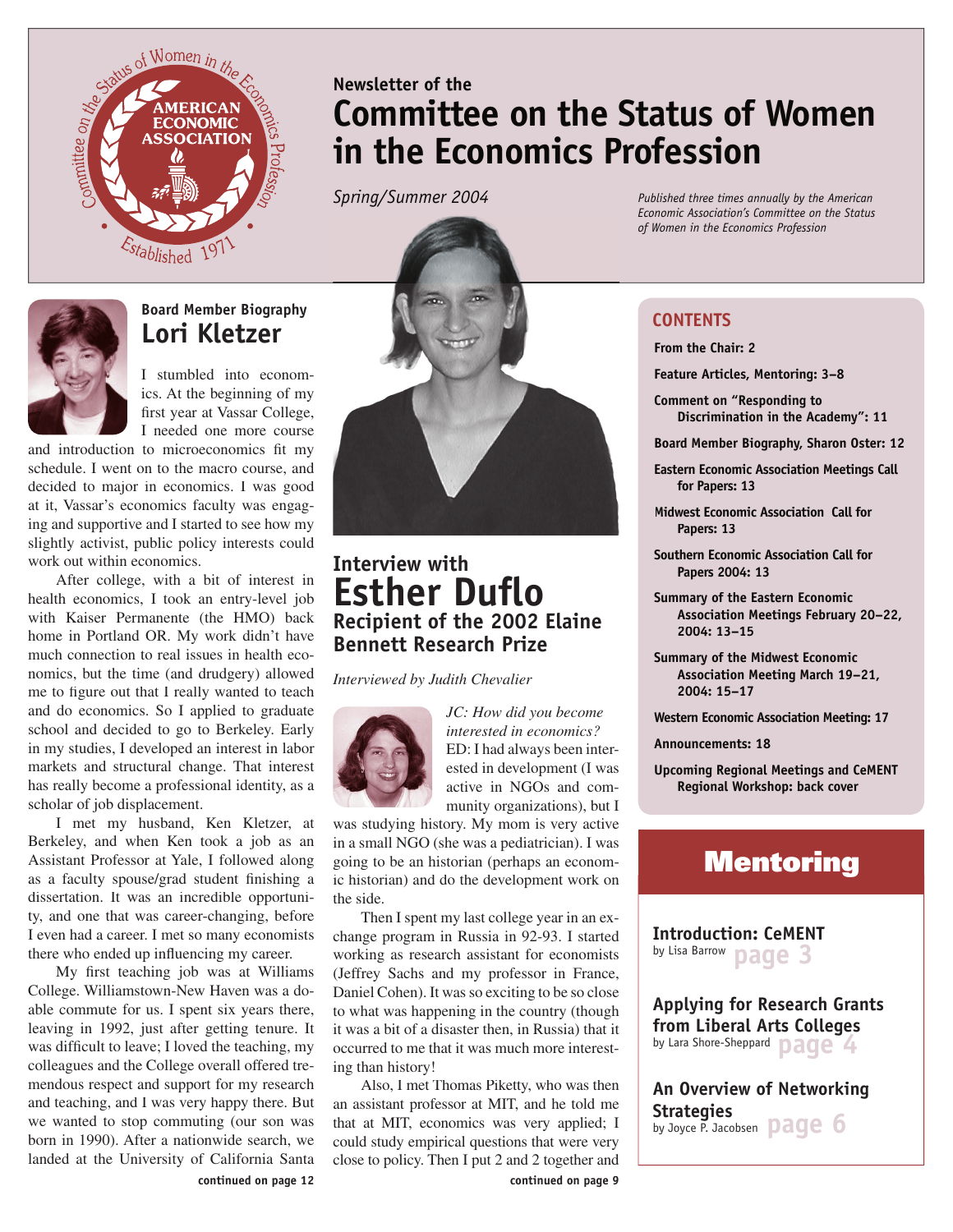### **DIRECTORY OF CSWEP BOARD MEMBERS**

#### **Francine D. Blau, Chair**

Cornell University 265 Ives Hall Ithaca, NY 14853 (607) 255-4381 FAX (607) 255-4496 fdb4@cornell.edu

#### **Joan G. Haworth, Membership-Chair**

ERS Group 4901 Tower Court Tallahassee, FL 32303 (850) 562-1211 FAX (850) 562-3838 jhaworth@ersgroup.com

#### **Lisa Barrow**

Federal Reserve Bank of Chicago 230 S. LaSalle Street Chicago, IL 60604 (312) 322-5073 FAX (312) 322-2357 lbarrow@frbchi.org

#### **Judith A. Chevalier**

Yale University 135 Prospect Street New Haven, CT 06520 (203) 432-3122 judith.chevalier@yale.edu

#### **Rachel Croson**

OPIM: The Wharton School University of Pennsylvania Philadelphia, PA 19104-6366 (215) 898-3025 FAX (215) 898-3664 croson@wharton.upenn.edu

#### **Barbara Fraumeni**

Bureau of Economic Analysis BE-3 1441 L Street NW Washington, DC 20230 (202) 606-9603 FAX (202) 606-5311 barbara.Fraumeni@bea.gov

#### **Daniel S. Hamermesh**

University of Texas at Austin Department of Economics Austin, TX 78712 (512) 475-8526 FAX (312) 471-3510 hamermes@eco.utexas.edu

#### **What is CSWEP?**

CSWEP (the Committee on the Status of Women in the Economics Profession) is a standing committee of the AEA (American Economics Association). It was founded in 1971 to monitor the position of women in the economics profession and to undertake activities to improve that position. Our thrice yearly newsletters are one of those activities. See our website at www.cswep.org for more information on what we are doing.

#### **CSWEP NEWSLETTER STAFF**

Francine Blau, Editor Lisa Barrow, Co-editor Annie Buchberg, Assistant Editor Karine Moe, Oversight Editor Larry Clarkberg, Graphic Designer

#### **Lori Kletzer**

Department of Economics University of California, Santa Cruz 204 Social Sciences 1156 High Street Santa Cruz, CA 95064 (831) 459-3596 lkletzer@ucsc.edu

#### **KimMarie McGoldrick**

Department of Economics E.C. Robins School of Business University of Richmond Richmond, VA 23173 (804) 289-8575 FAX (804) 289-8878 kmcgoldr@richmond.edu

#### **Catherine L. Mann**

Institute for International Economics 1750 Massachusetts Avenue, N.W. Washington, DC 20036 (202) 328-9000 FAX (202) 659-3225 clmann@iie.com

#### **Karine S. Moe**

Macalester College 1600 Grand Avenue St. Paul, MN 55105 (651) 696-6793 FAX (651) 696-6746 moe@macalester.edu

#### **Sharon Oster**

Yale University School of Management 135 Prospect Street Box 208200 New Haven, CT 06520 (203) 432-5969 Sharon.oster@yale.edu

#### **Ann Owen**

Economics Department Hamilton College Clinton, NY 13323 (315) 859-4419 aowen@hamilton.edu



# **From the Chair**

CSWEP has continued hard at work on CeMENT, our NSF-funded mentoring initiative for junior economists. In February, we held a mentoring program in conjunction with the Eastern Economic Association meetings. Like our previous workshop at the January ASSA meetings, this one was also a

great success. I would like to take this opportunity to thank all those involved in the Eastern Regional Workshop Meeting, especially KimMarie McGoldrick (University of Richmond), the workshop coordinator, as well as those who donated their time to serve as mentors or session leaders including: Rachel Croson (University of Pennsylvania), Mary Beth Deily (Lehigh University), Gail Hoyt (University of Kentucky), Joyce Jacobsen (Wesleyan University), and Rick Lampert (National Science Foundation (NSF), Nancy Marion (Dartmouth College), Karine Moe (Macalester College), Dan Newlon (NSF), Ann Owen (Hamilton College), Bonney Sheehan (NSF), Saranna Thorton (Hampden-Sydney College) and Andrea Ziegert (Denison University). Thank you all! We are also deeply grateful to John Siegfried and the AEA for their continued support and assistance.

Our next CeMENT workshop will be held in New Orleans, November 19- 20<sup>th</sup> preceding the 2004 Southern Economic Association Meeting. For more information, see the announcement in this Newsletter. Following the New Orleans workshop, there will be three remaining workshop opportunities. The third and fourth regional workshops will be held in conjunction with the 2005 Western Economic Association meeting in San Francisco (tentatively June 27- 28) and the 2006 Midwest Economic Association meeting in Chicago (March). The final national workshop will be held in conjunction with the 2006 ASSA meeting in Boston. Updated information on the mentoring initiative is available at our website: http://www.cswep.org/. Mentoring and advice also constitute the focus of our featured articles in this newsletter.

I'd also like to alert you to our plans for CSWEP-sponsored sessions the at the ASSA meetings in Philadelphia, PA in January 2005. We will have three gender-related sessions on "Women's Acquisition of Human Capital," "Health and Gender," and "Marriage and Children." Our three nongender-related sessions are focused on Technology Issues – "Technology and Competition," "Technology, Trade, and Foreign Direct Investment," and "Technology and Labor Markets." We hope to see you in Philadelphia and encourage you to attend these very interesting sessions.

As is customary, CSWEP is organizing three gender-related sessions for the 2006 meetings; the topic for our three nongender-related sessions is industrial organization. Remember to submit your abstracts to CSWEP if you would like to be considered for the 2006 ASSA sessions. All abstracts are due by January 11, 2005. See the announcement in this newsletter, our call for papers in the *JEP* this summer, or http://www.cswep.org for further details.

CSWEP also organizes sessions for each of the regional meetings every year. This newsletter contains a call for papers for a number of these meetings; watch future newsletters for others or check out our website. Also, feel free to contact your regional representative if you have program ideas or other suggestions.

Finally, CSWEP wants to hear from you. I encourage you to send me announcements about your activities – grants received, promotions and/or tenure decisions, new appointments, other career activities so that we can relate them to others. You can email them to cswepnews@cornell.edu.

 *—Francine Blau*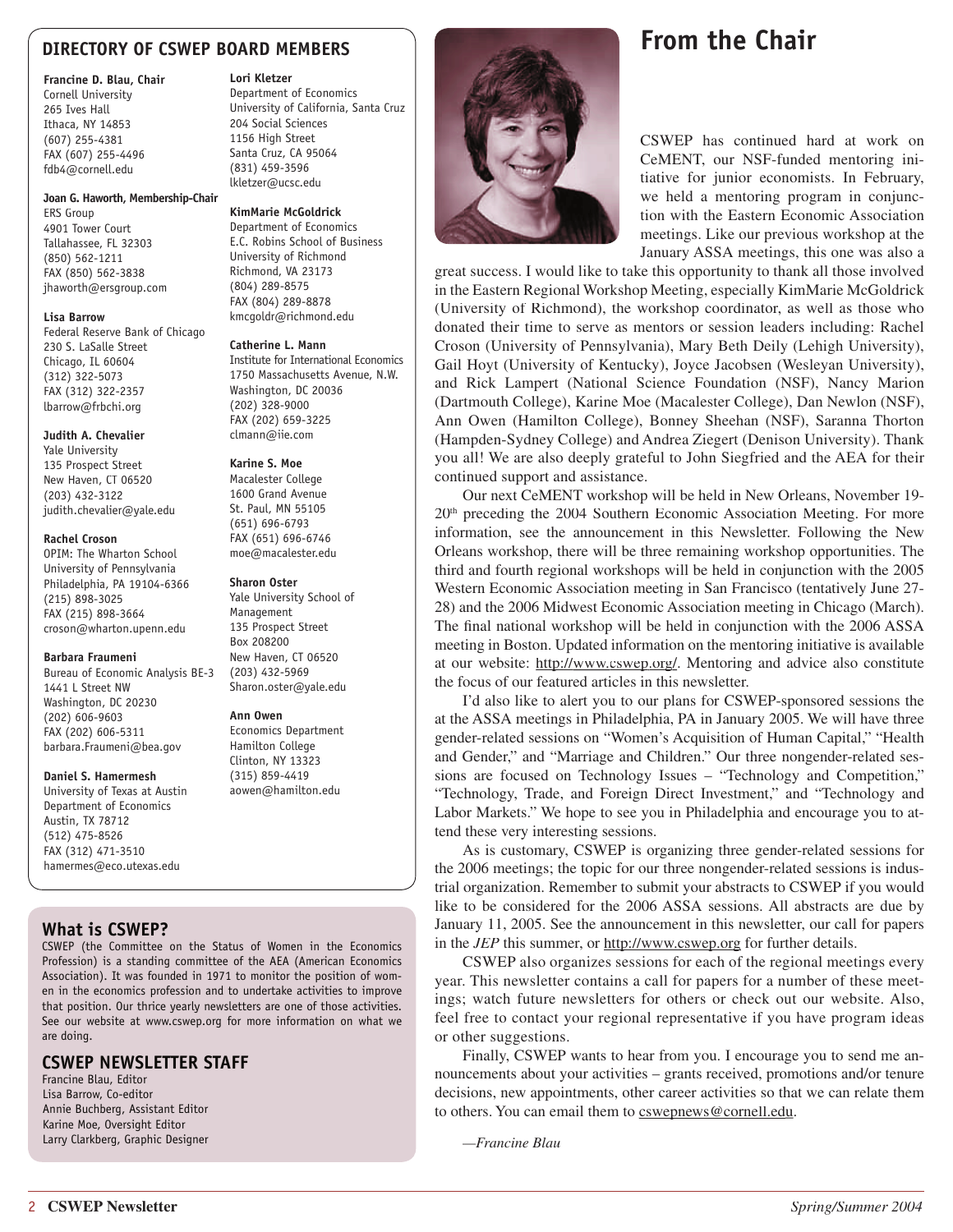# Mentoring

# **Introduction: CeMENT**

*by Lisa Barrow, Federal Reserve Bank of Chicago*



The CSWEP board is excited to announce the kick-<br>
off of our second round of CeMENT mentoring he CSWEP board is excited to announce the kickworkshops for junior faculty. The number of applicants for our first round of workshops at the 2004 ASSA and Eastern Economic Association meetings greatly exceeded the number of spaces available. While we are clearly pleased to have had so much

interest in the workshops, we are even happier to hear that workshop participants are saying they found the experience valuable.

The workshops being held in conjunction with the annual ASSA meetings are aimed at junior faculty/economists at institutions where tenure is primarily based on research output; the workshops associated with the regional economic association meetings are aimed at junior faculty in institutions where tenure is based on a balance of teaching, research and service. Our next CeMENT workshop will be held in New Orleans, November 19-20<sup>th</sup> preceding the 2004 Southern Economic Association Meeting. See the announcement along with application information in this issue of the Newsletter. Following the New Orleans workshop, there are three remaining workshop opportunities. The third and fourth regional workshops will be held in conjunction with the 2005 Western Economic Association meeting in San Francisco (tentatively June 27-28) and the 2006 Midwest Economic Association meeting in Chicago (March). The final national workshop will be held in conjunction with the 2006 ASSA meeting in Boston.

The workshops provide resources and information as well as networking opportunities to allow participants to create both junior-senior and peer mentoring relationships. Our hope is that the workshops will improve participants' chances of professional success and enhance their careers more generally. To help

announce our upcoming regional CeMENT workshop, I thought it would be beneficial to share representative essays of the information and advice one might get out of the workshop. The first author is Lara Shore-Sheppard. She is an associate professor at Williams College and a 1998 participant in the first CSWEP mentoring workshop, CCOFFE (Creating Career Opportunities for Female Economists). Shore-Sheppard writes about applying for research grants from institutions with a primary focus on undergraduate education where faculty are less likely to have as much institutional support for grant writing<sup>a</sup> The second piece is written by Joyce Jacobsen, the Andrews Professor of Economics at Wesleyan University. Jacobsen offers specific ideas for networking, with junior faculty at teaching-oriented and geographically isolated campuses in mind. While the mentoring workshops and advice are targeted to junior faculty members, as pointed out by one of the mentors at the Eastern Economic Association meetings, it is useful to be reminded of these tips, regardless of your career stage. I would also add that even an economist at a nonacademic institution in an urban, academic center can find good career tips. I hope you enjoy the articles and find useful pieces of advice as well.

<sup>a</sup>For more on grant writing, see the following CSWEP newsletter articles, which are available at www.cswep.org.

Timmer, Ashley. "Funding Opportunities for Women Graduate Students in Economics." Spring 2002.

Razzolini, Laura. "How to Get National Science Foundation Funding in Economics." Winter 2003.

Weiman, David. "Research Funding Opportunities for Women Economists at the Russell Sage Foundation." May 2002.

Deily, Mary. "Economic Research Funding at the National Science Foundation." Fall 2000.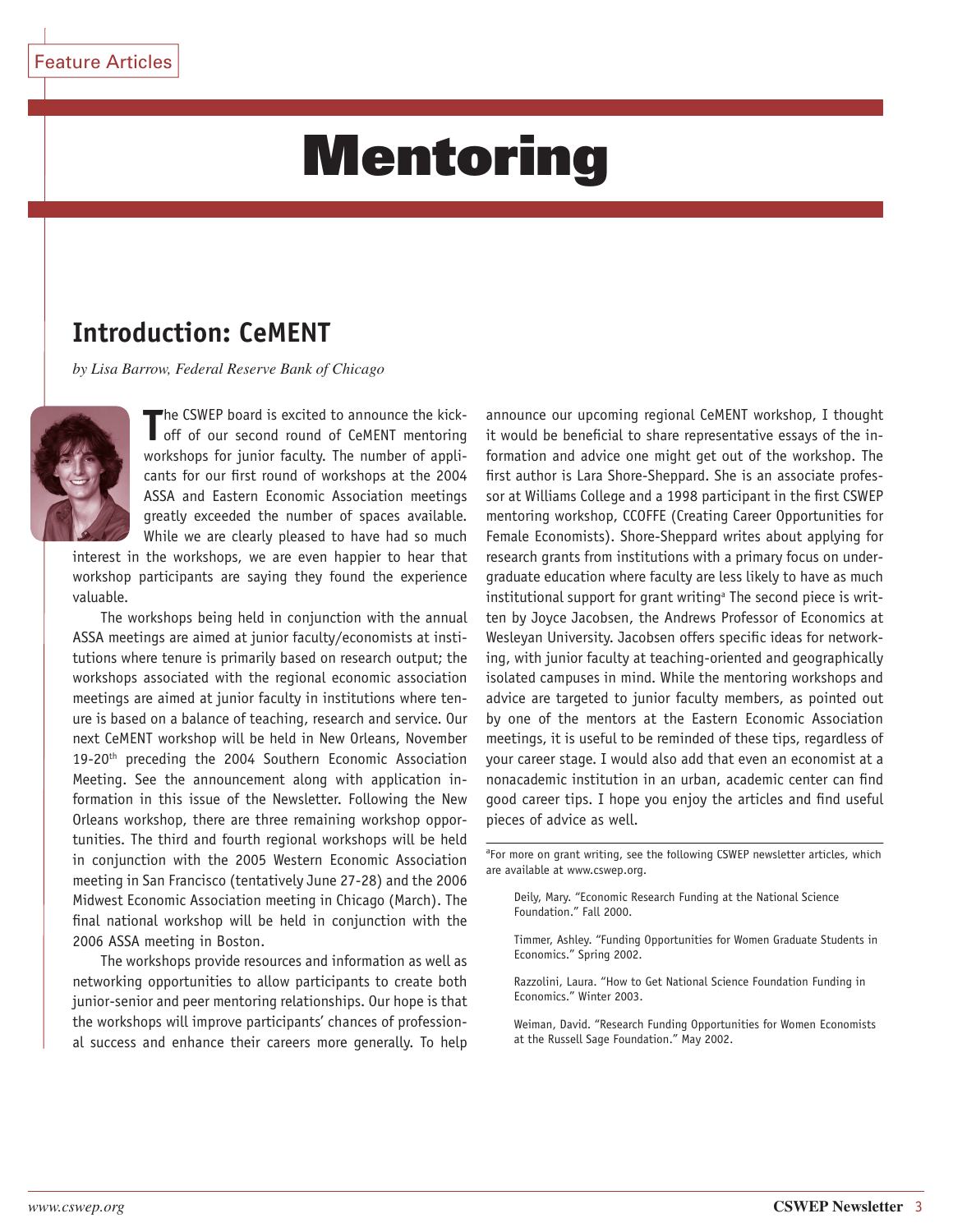# **Applying for Research Grants from Liberal Arts Colleges**

*Lara Shore-Sheppard, Associate Professor of Economics, Williams College*



**A** pplying for a grant when you work at a liberal arts college (or any institution with a primary focus on teaching undergraduates) can seem daunting. You most likely lack the institutional grant support structure that major universities offer their faculty, and the amount of time you spend teaching may make the time needed to write a strong

proposal seem hard to come by. Nevertheless, the rewards of grant-writing are substantial, and applying for a grant is well worth considering. This article provides tips on grant-writing for economists at undergraduate institutions.

#### **Why apply for a grant?**

The main reason to consider applying for a grant is to be able to "buy out" time from teaching, either to reduce teaching time during the semester, or to fund a sabbatical leave. Since time devoted to teaching and to undergraduate contact is likely to be substantial when working at an undergraduate institution, the opportunity to reduce teaching time is an opportunity to get more research done without sacrificing teaching quality (or sleep!). Grant money can also be used to fund student research assistants or summer salary, to purchase computer equipment, or to travel to conferences, all of which are likely to increase research productivity, and obtaining a grant may increase your professional visibility.

Despite these benefits, you may be reluctant to write a grant proposal because the up-front time cost of writing the proposal is so high. However even though grant applications are time-consuming, the proposal-writing process itself has some intangible benefits that accrue whether or not you actually receive the grant. It forces you to think clearly about your project, to plan your work rather than just diving in, and to confront important issues like feasibility in advance. In order to write a good proposal, you have to convince other people that your research project is worthwhile. Since you will also have to convince journal editors and reviewers of the importance of your research, the effort you put in while writing the grant is effort you would have to expend anyway. More concretely, you are likely to be able to use some of what you write for the proposal again when you write your articles, including discussions of previous literature, background, and methodology. Even writing the part of the proposal describing your background and qualifications for doing the research is not wasted effort if you do not receive the grant, since you are forced to analyze what you have done and to put it in the context of other work, an important part of reappointment and tenure statements.

### **Finding funding**

Assuming you have decided to apply for a grant, the first question is where to apply. Most undergraduate institutions do not have a sponsored research office, but if you are fortunate enough to have one, that is a good place to start. Ask colleagues, both at your own institution and at other institutions, and your dissertation advisor about possible sources of grants. The AEA's Resources for Economists has a section on grants (http://www. aeaweb.org/RFE/JobGrant/index.html) that has links to various funding sources. Research organizations, institutes, and professional societies in economics sub-fields are also likely to have web pages listing or linking to grant opportunities.

The National Science Foundation (NSF) is a major source of research funding for economists, and the Research in Undergraduate Institutions/Research Opportunity Awards (RUI/ROA) program is targeted specifically to researchers in undergraduate institutions (see http://www.ehr.nsf.gov/ crssprgm/rui/start.shtm for details). An RUI proposal is essentially the same as any other NSF proposal, except that the investigator has an additional opportunity to make the case for her research in an "RUI Impact Statement." The ROA portion of the program provides funding for faculty at undergraduate institutions to pursue research as visiting scientists with NSF-supported investigators at other institutions. There isn't a funding advantage in the RUI/ROA program–proposals still have to undergo merit review and are supported out of the same Economics Program budget as any other grant–but for proposals at the margin, submitting as an RUI/ROA may make a difference. More information about NSF grant-writing can be found in the Winter 2003 CSWEP newsletter (http://www.cswep.org/ CSWEP\_nsltr\_winter2003.pdf).

### **Applying for the grant**

First of all, start early! That's true for anyone writing a proposal, since good proposals take a lot of time to write and edit, but it's especially the case when you are responsible for most or all of the budgetary and application details. Read the agency's or foundation's grant application instructions, and review the call for proposals (if relevant), to make sure you target your application as closely as possible to what is being asked for and to ensure you include all the necessary pieces in your proposal. Try to obtain one or more successful proposals that were made to the agency or foundation to which you are applying. Having a successful proposal to consult is useful not only to give you ideas about what needs to be included in the proposal and how it should be organized, but will also help you figure out the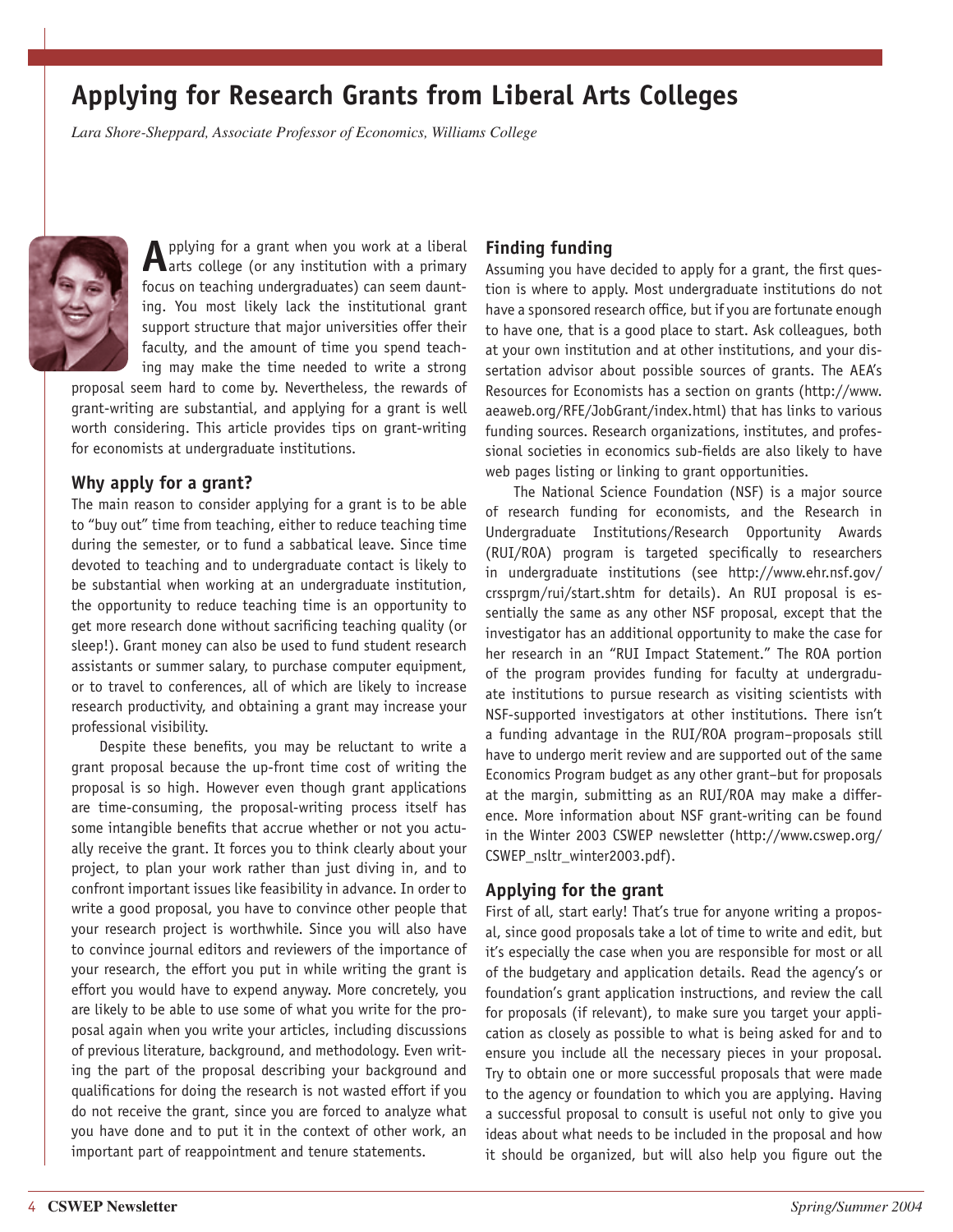# *"The main reason to consider applying for a grant is to be able to "buy out" time from teaching..."*

details of the forms (if any) and budget. Since it's easy to get bogged down in these details, it's best to start by working on the substantive portion of your proposal, as that is the most important part. Once you have a rough draft of your proposal, you can start working on the administrative and budgetary details while continuing to make progress on the substance.

The first step in figuring out the administrative details is finding out who at your institution reviews your proposal and signs off on it. Although you may not get much, if any, concrete help in putting your grant together, someone at your institution has to review it and sign it. This could be someone in the Provost's office, the President's office, or the Dean of the Faculty's office, for example. Ask colleagues about the procedures. Colleagues in other departments may also be helpful–for example, colleagues in the natural sciences may have applied for grants more frequently and can help you learn the procedure at your school. Keep in mind that the official who reviews your grant may require a final version of your application a week or more before you want to send it out (that's why you started early!) Some grants require reference letters, and your letterwriters will also need to see a draft of your application before they write their letters.

In addition to determining who signs proposals, you also need to find out budgetary procedures and policies. What kind of salary support are you permitted to obtain (e.g. can you buy out of a course? buy out of an entire semester? summer salary only?) and at what rate (e.g. 1/4 of your academic year salary for a course, 1/9 for a summer month)? What are student RA pay rates? What are the fringe benefit rates for your time and for RA time? If you're applying for a multi-year grant, what might a typical salary increase be? What is your institution's indirect cost rate, and what is the rate based on (e.g. the entire grant, or salaries and fringes only)? If you've never applied for a grant, indirect cost can seem quite mysterious. It is an additional percentage added to your grant by your institution to cover overhead costs, if the granting agency permits it. Government agencies typically have negotiated a rate with your school, while many private foundations limit or do not permit indirect cost charges. If your research involves human subjects, you may also need to do certain things to comply with the human subjects review policies of your institution.

Continue to refine your proposal while working on the budget and other details. Some of these activities are complementary. For example, you will need to know policies about buying out your time before you can include an accurate timetable of your research plans in your proposal. If you have

questions about either substantive or budgetary matters, don't hesitate to contact the program officer at the agency or foundation. This is something that may seem difficult, since it feels like cold-calling someone to ask for money, but it really isn't. Program officers are typically very helpful, and talking to them can save a lot of wasted effort as well as help produce a much better proposal.

In writing your proposal, be specific and clear about what you will do and how you will do it. Be sure to motivate your research. Why is it important? How is it ground-breaking? How does it fit the mission of a particular foundation or agency, or the call for proposals? Why are you the right person to conduct this research? Make sure your proposal is well written and carefully edited. Ask colleagues and any letter-writers for both substantive and editorial critiques.

#### **Postscript**

Finally, you've finished your proposal and submitted it. It's wellwritten, well-edited, contains all of the necessary parts—it's beautiful! You wait weeks, or more likely, months, to hear back. If you get the grant, congratulations! But of course, success rates aren't 100 percent, so there's a good chance you don't get the grant. What do you do then (besides reminding yourself of all the benefits you've already gotten from writing the proposal)? Many agencies will let you resubmit, sometimes even multiple times. If this is the case, read the reviews of your proposal and talk to the program officer to determine whether a revised version has a chance of success and what needs to go into that revision. Even if you can't resubmit, it is usually useful to talk to the program officer to find out your proposal's weaknesses before submitting it to another agency or foundation. In fact, there is nothing to stop you from submitting it elsewhere even before you hear back from the first potential funder. Many funders require you to list other places to which you have submitted your grant, and in the event you are funded by both agencies you would have to work out a funding split between them, but there is nothing unethical about submitting a grant to multiple funding agencies at the same time. Good luck!

#### **References**

Razzolini, Laura. "How to Get National Science Foundation (NSF) Funding in Economics." CSWEP Newsletter, Winter 2003.

Smeeding, Timothy. "Grantwriting Guidelines in the Social and Behavioral Sciences." CSWEP Newsletter Special Reprint Issue No. 2.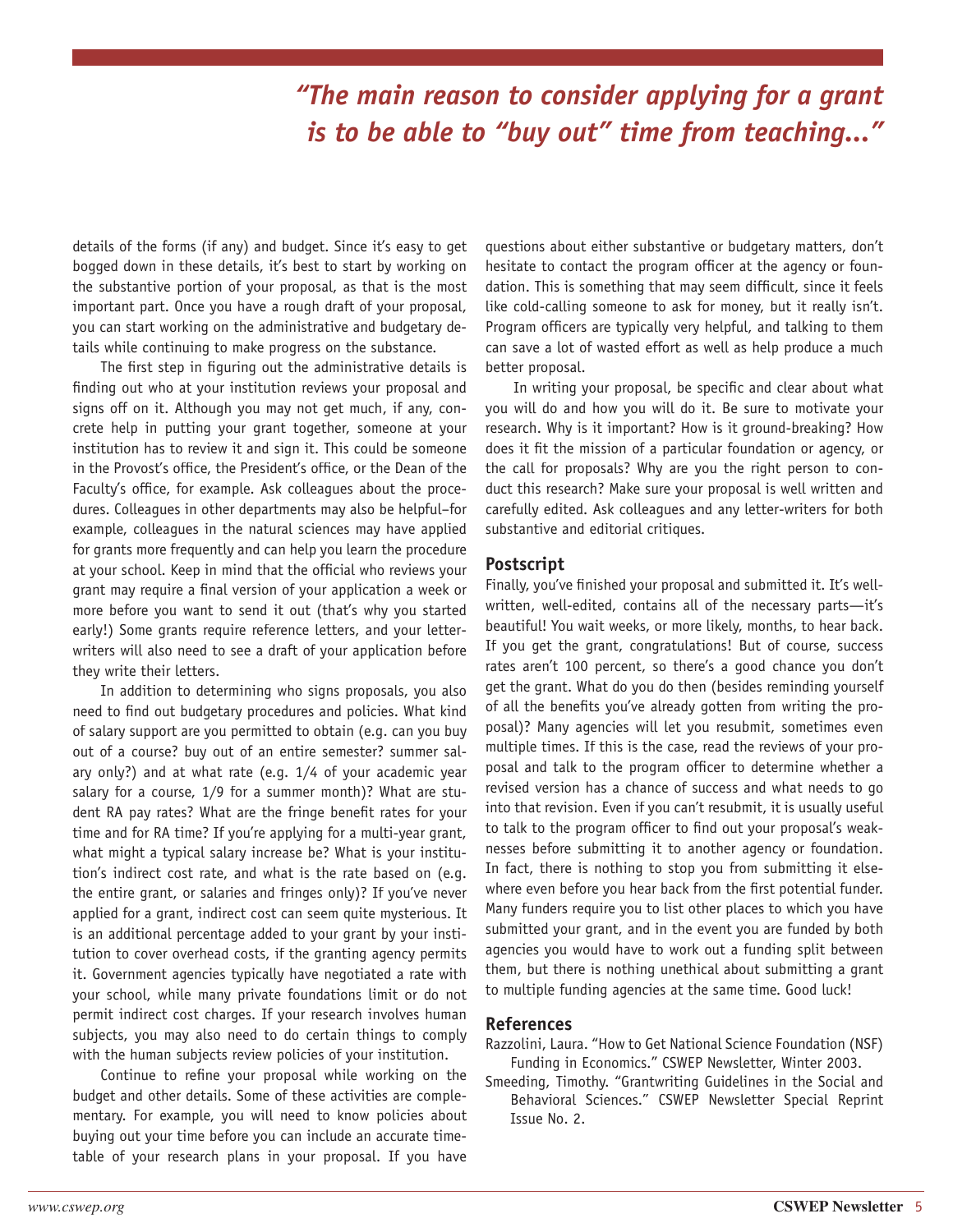# **An Overview of Networking Strategies**

*Joyce P. Jacobsen, Andrews Professor of Economics, Wesleyan University*



**H**erein I offer a set of specific networking ideas.<br>These are particularly geared for folks who are junior professors at teaching-oriented colleges and state university campuses, particularly those of you who find yourselves in geographically-isolated sites with colleagues who, while nice folks, solid citizens,

and good teachers, are mostly not heavy-duty researchers.

My first academic position was at Rhodes College in Memphis, Tennessee, a liberal arts college of about 1400 students with a combined economics and business department housing a total of six economists, so I know about what it is like to be in the academic outback. But I wanted to be at a liberal arts college—and Wesleyan wasn't hiring that year. My dissertation advisor thought I was dropping off the face of the earth and kissing my research agenda goodbye. All the things I'm advocating today are things I did while I was at Rhodes, and they all helped keep my career on track.

Keep in mind that with networking, as with having multiple papers in the publishing pipeline, you never know which lead will pay off, which may make you think it isn't worth bothering because any one contact may not lead anywhere in career terms. But because each contact has a low probability of tangible result, you need to make a lot of them in order to get some payoff. Also networking tends to be subject to snowballing reputation effects, so earlier contacts are less likely to pay off, while later contacts have higher payoffs (particularly once people know who you are already when they meet you).

#### **I. Try to go to at least two conferences a year.**

This is really a no-lose proposition. Institutions like people to go to conferences. Even administrators—and colleagues in the humanities—understand conferences. They know it gives you see-and-be-seen time, or "face time". In addition, you'll probably enjoy going and it will likely give you renewed energy for doing research and being engaged in the profession. Cajole funds from the dean or the department chair. If necessary, pay for some of it yourself.

1) Get on the program at the ASSA meetings. Organize (or co-organize) and submit a session for the AEA or for an affili-

ated group. For the AEA, in order to stand out from the crowd, you need a hook for the session topic and one or two big names to serve as chair and a discussant. Don't be afraid to ask namebrand professors to be on your session; all they can do is say no, and they may be quite likely to say yes. Submit a paper to the CSWEP sessions. If you are accepted, also recall that CSWEP has an automatic publication "in" for *Papers and Proceedings* for six papers out of their six sessions, which gives you good publication odds. If you are an empiricist, submit your paper to the Econometric Society sessions. In the case of both the CSWEP sessions and the Econometric Society sessions, discussants are often chosen from among the rejected paper submitters, so you may still end up on the program. As a junior person, it is good to be a discussant. If you do a good job, it will only raise your networking capital.

When you're at the meetings, network. Attend the CSWEP business meeting and cocktail party; your graduate school's cocktail party; the opening night cocktail party; the CSWEP hospitality suite for free breakfast; fraternize with the people in your session. Read the other people's papers in your session even if you aren't their formal discussant and offer them comments at the conclusion of the session. You have to give to get in the networking business, even though the person you give to may not be the person you get from (at least not directly). Have business cards made up that have your email address on them and your work webpage if you have one. Give them to people.

2) If you don't get on the ASSA program, volunteer for your department's search committee. Then network as above.

3) Get on the program at your regional or subregional meeting. Organize (or co-organize) and submit a session—the regional meetings are anxious for people to hand them fullyset-up sessions. Submit a paper to the CSWEP sessions. Also let the regional CSWEP coordinator know that you're willing to serve as a discussant or chair for a session.

When you're at the meetings, network. Attend the CSWEP cocktail party; other cocktail parties; fraternize with the people in your session. Read the other people's papers in your session even if you aren't their formal discussant and offer them comments at the conclusion of the session.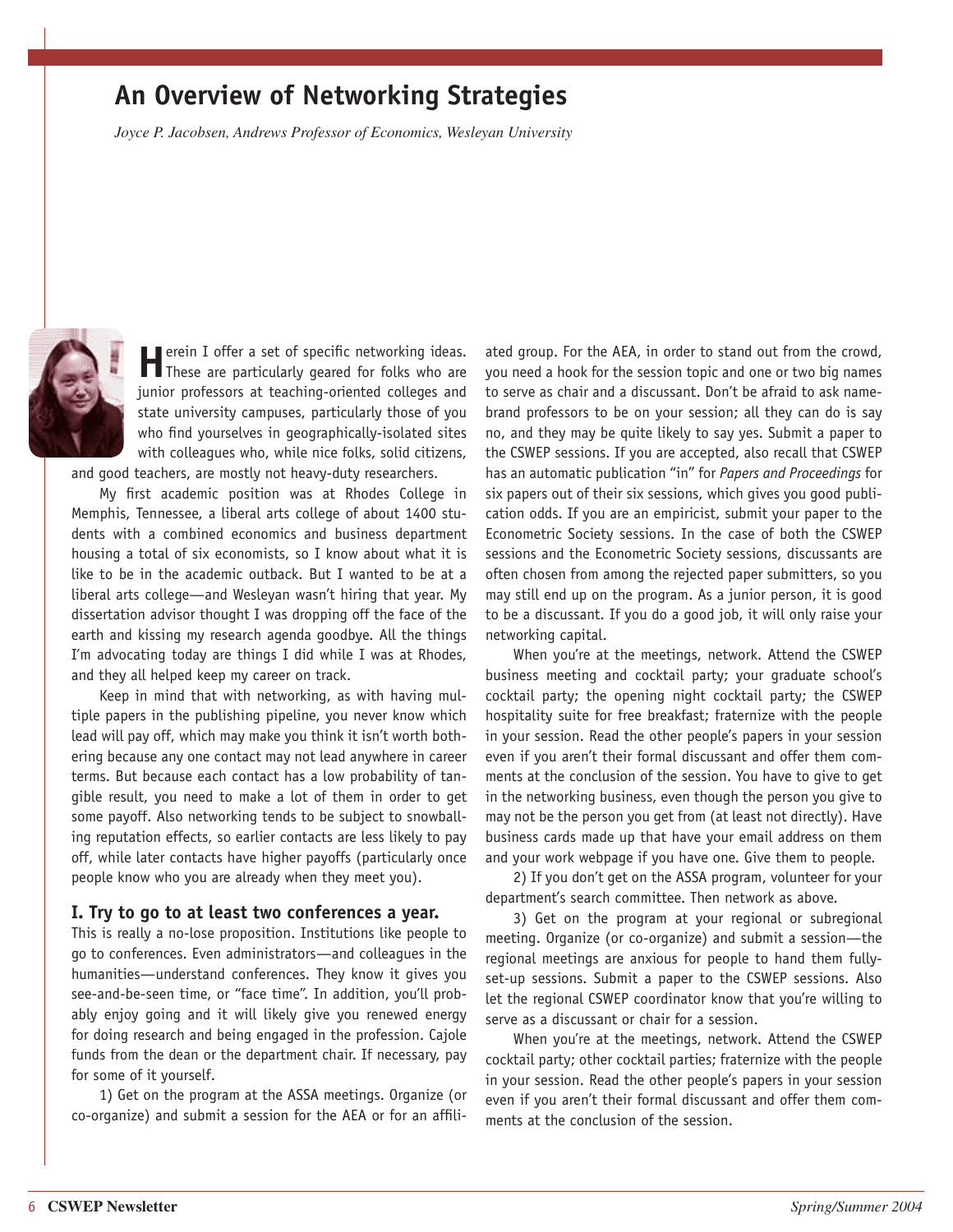# *"...with networking, as with having multiple papers in the publishing pipeline, you never know which lead will pay off..."*

4) Get on the program at a more specialized meeting. Possibilities are expanding all the time. Attend a specialized meeting in your subfield—there's an economics association for everyone these days; check out listings of economic societies (http://rfe.wustl.edu/OrgsAssoc/Soc/index.html). Consider going international: workshops aimed at training younger economists are increasingly being held abroad, particularly in Europe where the graduate programs are smaller and pan-European training more common. Figure out which regional conference has the most people in your field and go to it even if it is not the region where you live. For example natural resource economists tend to attend the Western; heterodox economists are at the Eastern in good numbers. Interdisciplinary conferences can also be useful to attend, depending on your research field (e.g. the public policy association meetings, the population association meetings, the southwestern social science association meetings) both for meeting people in other fields, and also as bonding experiences with the other economists in attendance (who will generally be outnumbered and therefore will band together). If you go to meetings year after year, particularly the same meetings, you will accrete acquaintances and even turn some of them into work friends.

### **II. Accept all requests for book reviews, referee reports, and proposal reviews, and turn them in on time.**

If for some reason you absolutely can't do it, give the requestor a suggestion or two for someone else to ask. It cannot hurt to develop a reputation for being conscientious and cooperative. You want to be on the good side of editors.

#### **III. Make new contacts and maintain existing ones.**

1) Make contacts with faculty, particularly young ones or older but active researchers, at neighboring institutions. Offer to read their papers and give them feedback. Invite them to give a seminar at your school. If there is a seminar series at a neighboring institution, contact the seminar coordinator and offer to give a paper.

2) Look for working papers in your area—go to webpages

of people whose work interests you, as well as looking in the online databases (http://rfe.wustl.edu/ScholComm/WorkPap/ index.html). Don't wait to read papers in published form. If you absolutely can't make it to the ASSA, borrow the program from a colleague who did go and send email requests to people who gave papers that sound interesting and relevant to you, asking for a copy of their working paper. If their work is related to yours, send them a copy of your paper subsequently. Send people comments on their working papers, or give them a comment in person, which can be as simple a comment as: "I read your paper and found it interesting/enjoyed it."

3) In general, when you meet or contact people, if you've read their work, tell them so. If you liked one of their papers, tell them so. We don't give people enough positive feedback in this profession. When you publish a paper you will in general be amazed at the deafening silence following this momentous event. You can't tell who has read it or what they thought of it. No matter how famous the person, it doesn't hurt to give them a compliment. The biggest names in the profession love to be stroked; they have the biggest egos, after all.

4) Keep in touch with people from your graduate school who were in your immediate cohort. If there are people teaching at nearby institutions who graduated either soon before or soon after your cohort, contact them with a friendly emailed hello. Do the same with people from your undergraduate institution who went on to get a Ph.D. in economics. Invite them to give a seminar at your school. Hopefully they will reciprocate.

5) If your college doesn't have a seminar series, consider using student-programming funds to invite people to give student-oriented talks. This can include asking economists that you don't know personally, but would like to get to know, particularly if you know they are visiting another institution in the area. If you don't have an ODE chapter (*Omicron Delta Epsilon* is the national honor society for economics), start a chapter, be the faculty advisor, and have the chapter sponsor a speaker, perhaps for their initiation ceremony.

6) Identify similar institutions and form an informal association between your economics departments by contacting other young people or people in your field at those institutions.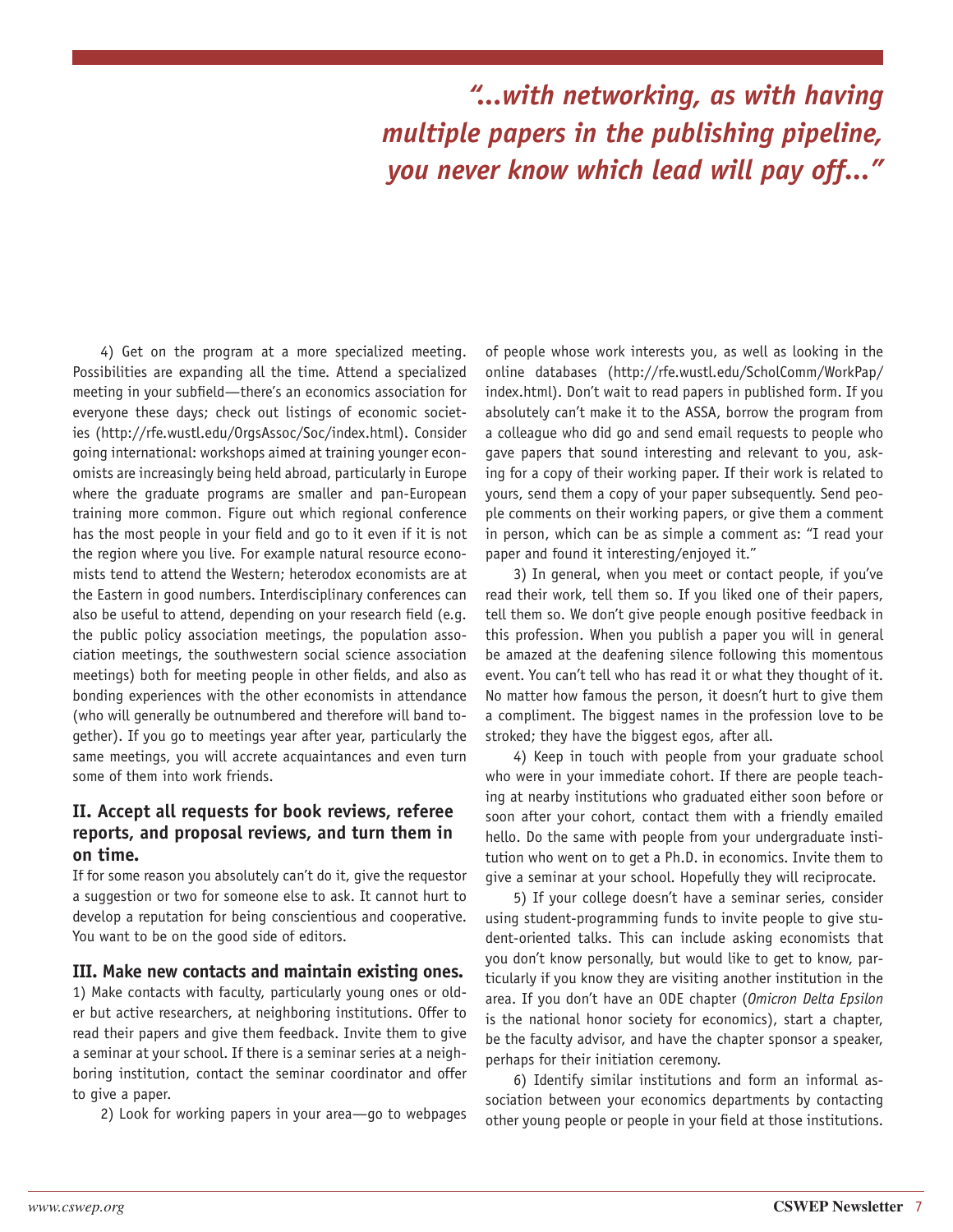# *"Network outside of economics, both with academics and policy folks. Identify as a social scientist as well as an economist."*

Consider organizing a small-scale teaching-related conference. Consider doing some economic education-related research as a coordinated effort. Research on economic education, or college education, is a nice sideline for people in teaching institutions. There are good journals like *Journal of Economic Education*, and you can give the paper at the Robert Morris University annual economics conference that concentrates on teaching-related issues.

7) Network outside of economics, both with academics and policy folks. Identify as a social scientist as well as an economist. Talk to other colleagues at

your institution (particularly sociologists), folks with data, folks at local nonprofits, folks in local and state government, and even talk to lawyers. Respond to local media requests. Give talks on and off campus. Look for state and local government and private sources for state and local-oriented research and consulting opportunities that can lead to research projects. Once you're famous, if it gets to be too much, you can start saying no to requests. These sorts of outreach activities will help inform your teaching too. Students

# **Top 5 Ways to Mentor Junior Faculty**

(Excerpted from Rachel Croson, CSWEP Newsletter Winter 2003.)

- 1. Referee their papers first.
- **2. Invite them to present a seminar.**
- **3. Include them in an organized session.**
- **4. Introduce them to others.**
- **5. Provide feedback on their work.**

like to hear how you are engaged in the wider world, and they will help you develop concrete examples for use in your course lectures.

### **IV. Try to give at least two seminars a year at other institutions, and at least one informal talk at your own institution, and invite at least one person to visit your institution.**

It should be easy to give and receive such invitations if you followed my advice in (III) above.

### **V. Here's one optional but strongly recommended suggestion: Try to spend some time visiting at another institution higher up the academic pecking order or at a policy think tank.**

It looks good on your *curriculum vitae*, it is good to get perspective regarding how things can be done differently than at your institution, and you really will meet some new people doing this. Try to avoid just going back to where you did your graduate work. This time away can be during your mini-sabbatical (if you are lucky enough to have one), or taken as unpaid leave

(negotiate with the Chair and the Dean—argue that it is critical for your research program). Consider applying for research grants to cover the time so you don't have to teach, but generally if you can get a visiting professorship, the money won't be a problem, often your home institution will let you keep your benefits, and even though you are teaching you'll still have less work because you don't have to do administrative stuff at the other institution and you will probably have a lighter courseload.

### **VI. And finally, consider any consulting you do, any presentation you give, as potentially leading to a publication, even if it isn't refereed.**

Sessions can turn into books (book publishers are eager for book proposals). Public talks can turn into short articles. Any presentation you give at a conference or in a seminar setting should be geared towards an eventual publishable article. The coin of the realm in academia is still publications, and while part of the reason we network is to enjoy being connected to the profession, another part is to advance our careers. Your career can only advance if you are promoted, and you are unlikely to be promoted without publishing.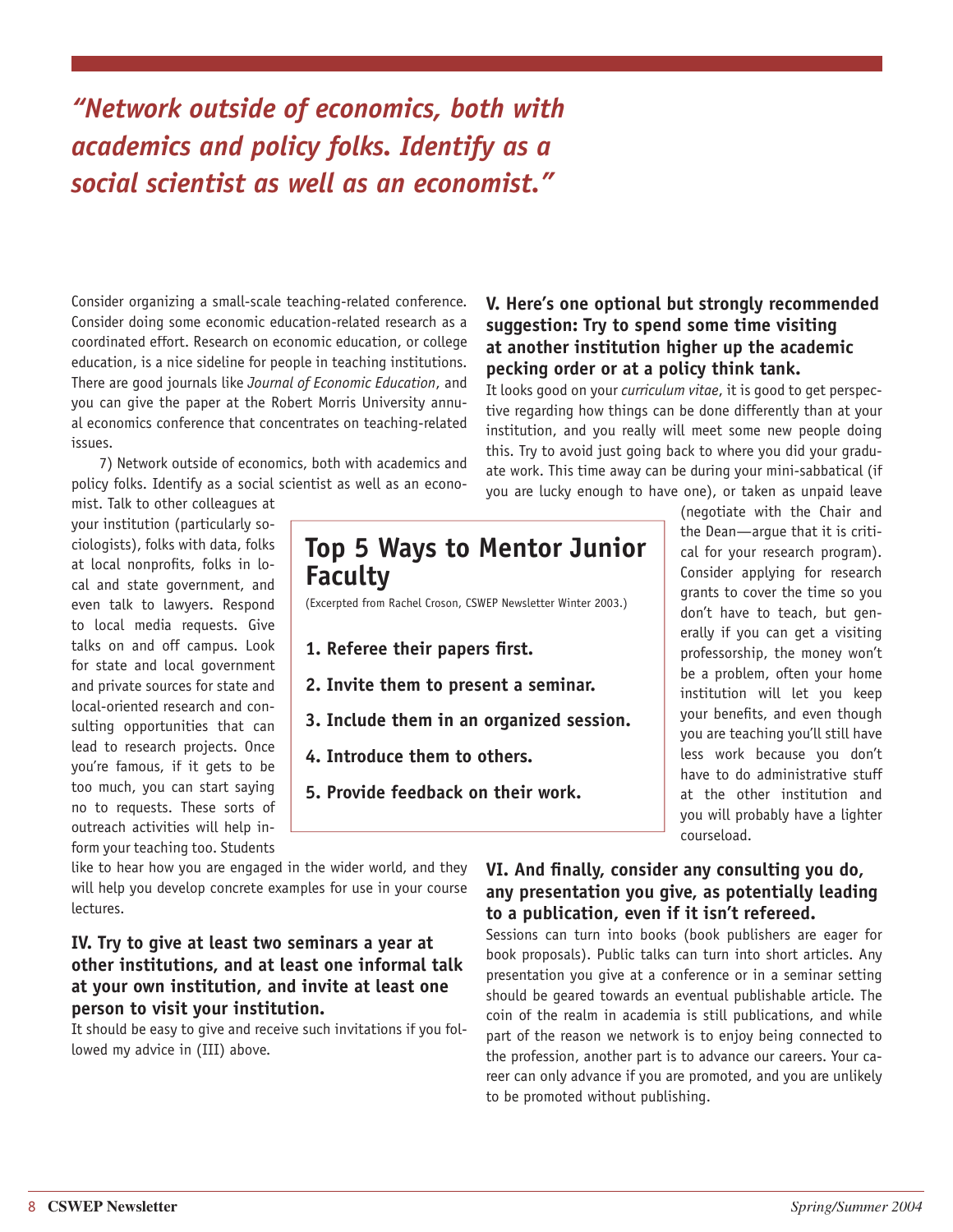#### **Interview with Esther Duflo continued from page 1**

figured that I could be an academic AND try to make a difference in the world ALL AT ONCE... I did not need to have a day job and a night job. So I decided to switch to economics.

#### *JC: Who are the economists that were very influential in your early career?*

ED: Definitely, my advisors, Abhijit Banerjee and Josh Angrist. Also, as I said, Thomas Piketty (I would not be an economist without him). Angus Deaton, Duncan Thomas, Marc Rosenzweig, Amartya Sen, Joseph Stiglitz.

*JC: So, you have done a lot of work on policy and program analysis in developing countries. Several papers take advantage of randomized public policy experiments, which allows for a control group for evaluation. Are these kinds of experiments common?*

ED: A substantial fraction of my work tries to ask seemingly simple program impact evaluation questions: would the situation have been different if this particular policy had not been implemented? For example, would Indian slum children read better if they were offered remedial education if they reached grade 3

However, there are very, very few such experiments. Along with several of my colleagues, I try to convince policy makers, international institutions, etc., that there should be more. We have created the Poverty Action Lab at MIT to try to further that work (please check out www.povertyactionlab.org). Some of my projects exploit natural randomness, where the program is being randomly allocated for fairness reason, or to avoid manipulation. Those I just found out a little by chance, because I spend a lot of time in India and I am always eager to learn about new opportunities for research. Many are conducted in collaboration with NGOs, and in this case it is typically the NGO who first contacted us because they wanted to evaluate one of their programs. After doing one program with them, in general we continue working together, and then we either evaluate a program they propose, or we come up together with an idea.

#### *JC: Has your work had any impact on policy-making that you know of?*

ED: If only.... One should do a randomized evaluation: tell some policy makers what I found, and not tell to others and then see.... Joke aside: I think my work has had an impact on the

without having learned the basic characters? Often you cannot answer this question very reliably, however, because you never see the same children with and without the program. Moreover, program locations are chosen in some specific ways, so that you can not just compare children who went to remedial education programs and children who did not. Yet, knowing such answers is critical if we are to improve the effectiveness of development aid, and public expenditure more generally. We are spending



Esther Duflo, 2002 Elaine Bennett Research Prize recipient, and Margaret Gattitsen de Vries, 2002 Carolyn Shaw Bell Award recipient.

so much on development programs that it seems to be a real shame to fund large programs without knowing whether or not they are effective. When the program is randomly phased in, you can reliably compare beneficiaries and non beneficiaries of the first phase and learn something from this first phase. If the program is useless, it does not need to be expanded. If it is useful, it can be expanded in this and perhaps other locations as well. So randomized evaluation has the potential to dramatically improve the effectiveness of aid.

*Bennett prize, can we summarize what we have learned from your research on gender? What should women in more developed economies take away from this research?* 

ED: I started working on gender issue with a healthy dose of skepticism. There is a lot of evidence around that children are better treated when women earn a larger of the part of the household's money, that fertility and child mortality are more associated with mother's education than with father's education, that laws are different where there are more women in politics, etc…. Yet, all

It may also have had some impact on what their funders decided to fund. Over and above that, I am not very sure. Things in policy move slowly. I think some people may slowly take in the lessons that it is important to evaluate program carefully.

NGOs I worked with.

*JC: You have a few papers that address gender issues in developing economies that the members of CSWEP would be interested in. For people that missed your talk at the AEA meeting when you accepted the Elaine*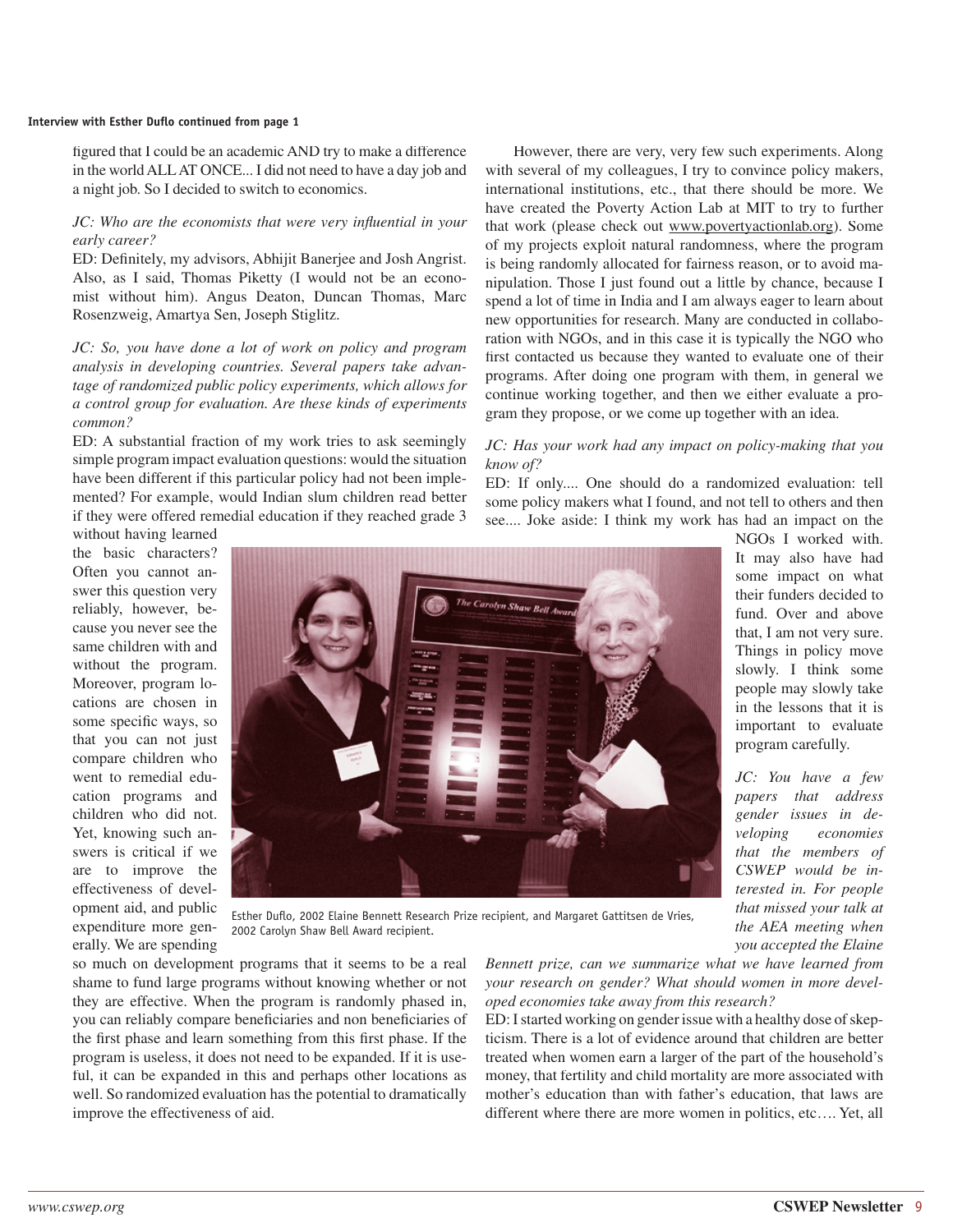of these correlations could be misleading. What do they really tell us about the causal impact of empowering women (in the form of money, education, political power)? This is what we need to know in order to figure out whether it is important to have such policies. Perhaps all of these correlations are misleading, because they reflect intrinsic differences between families where women earn money and those where they don't, places that elect women and places who do not, etc… perhaps it is not in the power of a policy maker to influence what is going on in the household just by designing the woman as the recipient of a particular transfer, because that would not affect any of these deeper determinants of decision making within the household. So I decided to try to find out, in three domains: income, education, politics. And this has given rise to four papers. In all of them, my co-authors and I try very hard to answer the causal question. We exploit policy changes, income variations due to rainfall, random determinations of electoral positions reserved to women, etc… In all cases we concluded that indeed, transferring power to women has real consequences: women and men have different preferences, decisions are taken, in politics as well as in the family, with some regards for who has the money and who has the power, and therefore it DOES matter to allocate power to women. For example, girls living with a woman who receives an old age pension in South Africa are heavier and taller than those who do not. Man's pensions have no such effect. A temporary increase in women's income due to a good rainfall leads to increase in food purchase. No such effect is found for temporary increase in men's income. Women's education is a more important determinant of reduced fertility than men's education. Women who are heads of village council invest more on water (but less on schools). While women's preferences in developed countries are of course different (they may not care so much about a new well), the general lesson is that the household is a complicated decision structure, and that who has the power matters. This lesson remains valid here as well. This has implications for who we should decide to vote for, how welfare programs, EITC, child support laws, tax exemption, regulation on pension, etc… should be designed. But much more research is warranted on this subject in developed countries. I think that these are the main lessons for the members of CSWEP.

#### *JC: What do you teach at MIT? Is teaching important to you?*

ED: I teach development economics, to graduate and undergraduate students. Teaching is very important to me. When I started studying development, the class was very small. Now it is large, and it is not only composed of people who will turn into development economists. Many students take development and go on to do something else. I think this is great, and I consider it to be a very important part of my job to be giving undergraduate or graduate students who will do something else a glimpse of the problems in the developing world. They can then keep that with them in whatever they will do later, and hopefully this will give them a benchmark and a reference point. Obviously, teaching

and advising students who are going to become development economists is very important too! Development is expanding now; I have a sense that we are in the process of forming generations of people who will shape the field. This is a bit scary, the sense of responsibility this gives me. My own teachers and advisors, Abhijit Banerjee, Michael Kremer, Josh Angrist, and people who have mentored me during my career such as Angus Deaton and Anne Case, have had a tremendous influence on the way I see the world. I still can read the world because they gave me the right instruments. I can only repay this debt by relaying some of this to other people now.

#### *JC: A lot of your research involves field work. How much time do you spend abroad for your research? Do you keep a grueling schedule?*

ED: I travel at least 2 times a year to India, and one time to Kenya. This is in addition to all the other trips that we take for this or that reason (conferences etc…), so I end up traveling quite a bit. I am in fact writing this email to you at 2:25 AM from a deserted airport lounge in the domestic terminal in Delhi, waiting for my flight for Udaipur. I arrived from London 2 hours ago. I had stopped in London for two days on my ways to India to give two talks. So at this precise minute I am feeling quite sorry for myself and I would say, yes, this is pretty grueling. Between December 10 and the end of January, I would have visited 4 countries (UK, France, India, Indonesia), and crossed the Indian border 3 times. I end up spending 4 to 6 weeks abroad in the winter, and 8 to 10 in the summer. Because I have several projects going on at the same time, most of this time abroad in made of short stays in different locations. What makes this demanding is that the semester is pretty busy with teaching and students etc, so I feel I never stop running around… I need to squeeze research at pretty odd times.

#### *JC: Which part of the work do you like better—the work in the fi eld or sitting at the computer?*

ED: That being said, of course I love it. I much prefer being in the field than in Cambridge. However, I realize that it would not make sense to ALWAYS be in the field. What I really am is an academic, not an administrator: I need want to reflect on what I see in the field, stare at the data I collect, teach development economics and advise PhD students. The field experience feeds all of this, and also feeds off of it. I don't think my career as an academic would make much sense without my field experience, and the opposite is true as well. I feel extremely fortunate to be in a profession where I could achieve such a balance.

*JC: Do you have any advice for young people starting out on a career in economics? In development economics in particular?* ED: Start with what interests you. Don't feel limited by the data, the previous literature, or anything. Find a question that excites YOU. Then apply your mind and work hard to see how you can address it. If there is already a literature, read everything, see how you can stand on these giant's shoulders. If there is no lit-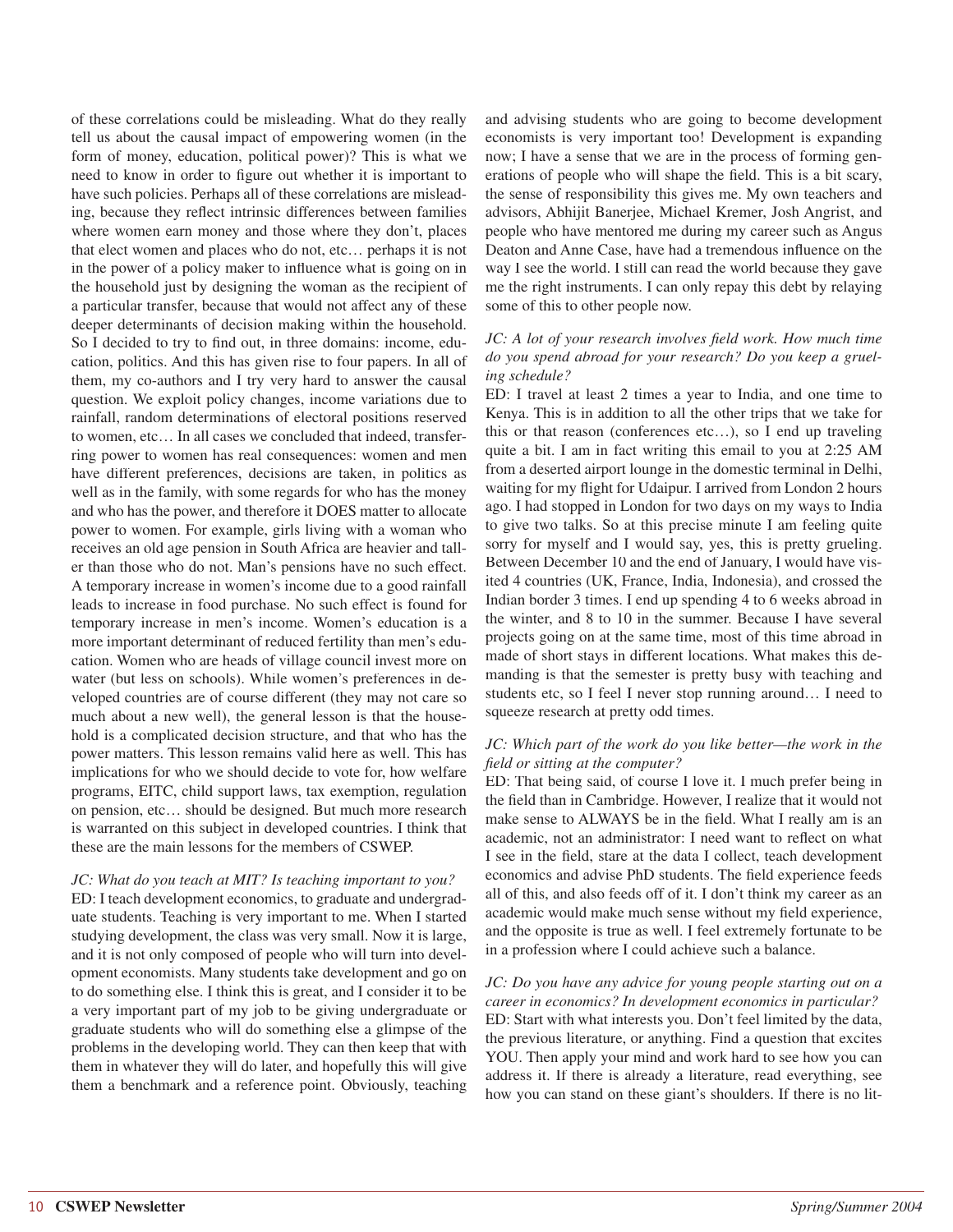erature, look sideways: perhaps someone has faced the same type of problems in other disciplines (if you want to be a development economist, by the way, you need to know some other discipline well as well: for example IO, Labor, PF, econometrics, theory, macro, finance....) If the data do not exist, go and look for it. If it exists already, don't collect data for the sake of it. Always look for the best way to answer your question.

The best papers to write are those that you would have liked to read but do not exist.

#### *JC: How do you feel about receiving the Elaine Bennett prize?*

ED: I gave some thought to this question. Initially I did not know…I was not very sure that we needed a prize just for women. Since childhood I have been pretty opposed to anything that suggested that women were in any need of anything special. I thought that the only real way to defend women's cause was to prove the point that women can do anything as well as men. So if I had been given this prize at 15 (obviously a ridiculous proposition) I would probably not have been too happy. Recently some people in the profession have asked me why I had accepted a prize that suggested that women were somehow inferior and needed their own prize. But since then I have done a lot of work on women (some of which we've already discussed), and in the course of this work I realized that it is probably costly for society that women are often in such inferior positions, relative to men. At a minimum, my research convinced me that it has consequences (it would be fair to say that I have not proven that it diminishes welfare). So when active steps are taken to give a little bit more power to women, in the family (by giving them income), or in politics (by allocating reserved seats), it not only improves the lot of women, it has consequences for the way the family, or the village, is run. So probably it is the same in academia. For some reason women are underrepresented in economics. Some of this is self perpetuating. For example the field tends to be more macho and aggressive than it needs to be for science's sake, in my view… This does not help new women to enter, unless they are pretty strong! And it almost certainly has consequences on the type of research that is being done, the way students are taught and advised etc… So now I think that it is right to take active steps to encourage and recognize women in the profession. And therefore I am really happy and honored that I received this prize, because I am honored that the committee thought my work could be something worth recognizing and I could set some model. There are many really excellent women of all ages in the profession. I am proud to be a woman and an economist, and I am happy to have been deemed worthy to have my named attached to an effort to recognize their value.

# **Comment on "Responding to Discrimination in the Academy"**

#### *Julie A. Nelson, Global Development and Environment Institute, Tufts University*

In "Responding to Discrimination in the Academy," the editors of this newsletter said they were unable to find an economist willing to discuss her own tenure discrimination case. When asked I am willing to discuss my own case. Here are the bare facts:

 In 1995, I took an untenured but tenure-track Associate position at Brandeis University, which had only a fledging Ph.D. program. I had previously been an Associate Professor with tenure in the department of Economics at the University of California, Davis, whose graduate program is usually ranked among the top 30 in the U.S. When it came time for the tenure review at Brandeis the department refused to do one, saying that my fields did not fit its needs. Simultaneously, they advertised for someone to teach the same fields I had taught at UC Davis. I appealed internally and (before the statute of limitations ran out) also filed a complaint with the Massachusetts Commission Against Discrimination (MCAD), which is also a filing with the EEOC. I alleged discrimination against me on the basis of my sex and the feminist nature of some of my work. Eventually the university did do a review, and denied me tenure on the basis of supposed inadequacies in my research. I had, at that time, published five times in the top 20 journals in the economics profession (as ranked in a 1994 *JEL* article)—including in *Econometrica*, the *AER*, the *JPE*, and the *JEP*—as well as many articles in other respected journals. A male economics faculty member was, meanwhile, granted tenure. His top-ranked publication was in *World Development*, the journal ranked 104<sup>th</sup>.

"Anonymous" wrote in this newsletter that "the entire process of fighting a legal case of gender discrimination...can often take two years." In my case it took over two years—and many thousands of dollars—just to get from the initial filing of a complaint to a "probable cause" ruling. But this ruling only meant that MCAD found my allegation of sex discrimination credible enough to authorize a public hearing. Continuing formal legal procedures from that point would have involved the hearing and then, if that decision was appealed, a trial in federal court. My lawyer's estimated time to a final legal judgment was *ten* years. MCAD, however, encourages parties to engage in conciliation conferences rather than pursuing a formal judgment. After months of these, my case was "resolved to the satisfaction of all concerned" in 2001. I have moved on to positions at U Mass Boston, Harvard, and Tufts.

Am I glad I engaged in the legal fight? You bet. I hope anyone experiencing such treatment—or who notices someone else getting such treatment—will not let it slide. Silence encourages institutions to continue acting in the same way.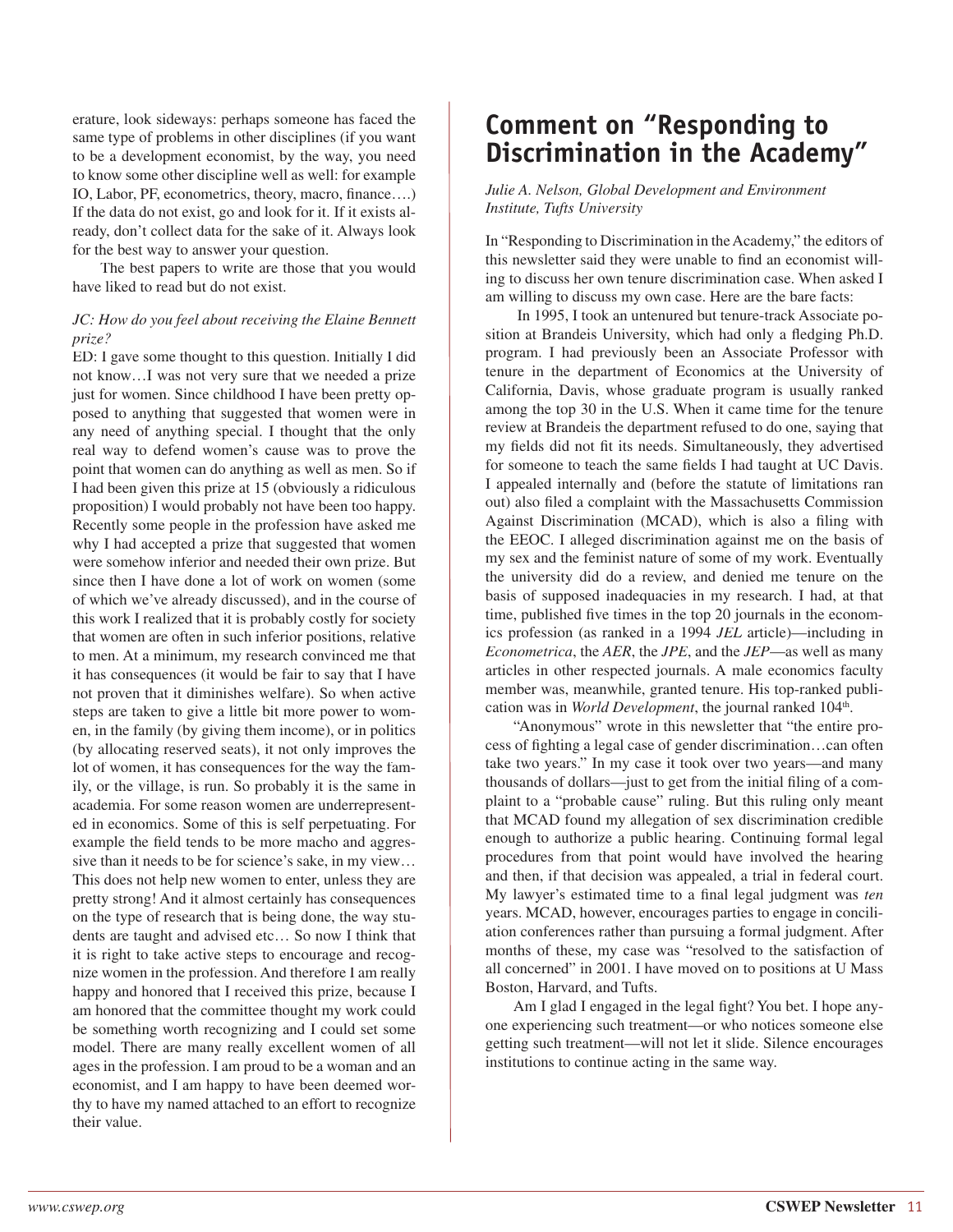Cruz. It was a busy time—our daughter was born two months after our arrival in Santa Cruz. While my professional situation within the University was rocky for several years (if I had to do it all again, I would be much more careful about accepting an untenured position, from a tenured one), I feel fortunate to have a "dual-economist career with kids" life that does not involve commuting.

The international focus of the economics department at Santa Cruz pushed me to develop my research focus of the past nine years—the labor market consequences of increasing foreign competition ("trade and jobs"). With that focus, I've been able to fuse my passion for policy-relevance to my research. I spent a wonderful part-sabbatical year in Washington DC with the Institute for International Economics, blending my trade and jobs expertise with the Institute's policy influence. Thanks to remarkable timing, my research at the Institute was influential in the Trade Act of 2002, when Trade Adjustment Assistance was expanded to include a program of wage insurance for displaced workers.

From my lofty perch, mid-career (probably) and middle-aged (certainly), I offer just a bit of advice. Make the effort to meet people and talk about your work. Seek out people with common interests (send that email and make that phone call). One or two people can and will make a big difference in your career. Ask lots of questions and take the advice that makes sense to you. Work on questions you care about. Push back when the job encroaches on family (or even just on you).



### **Board Member Biography Sharon Oster**

As an undergraduate at Hofstra University in the late 1960's, I was attracted to Economics by my interest in social justice. When I entered the PhD program at Harvard in 1970, I was in for quite a shock. Nevertheless, while I found the interest in social justice more subdued in the Harvard economics department than I had anticipated, the introduction to more formal economic thinking was quite

exciting. Learning microeconomics from Zvi Griliches introduced me to a way of thinking that I have continued to find both intellectually interesting and astonishingly useful in working on practical problems. At Harvard, I was also fortunate enough to study Industrial Organization with Dick Caves, who has amazed generations of IO students with his encyclopedic knowledge and ability to lecture in perfect paragraphs.

My first job, from 1974-82, was at Yale University in the Economics department. From there I moved up the street to the Yale School of Management, which was in its infancy. I found that the empirical bent of a business school suited my interests and talents very well and I have been there ever since. Since 1992, I have been the Frederich Wolfe Professor of Economics and Management. It is hard to believe that I have been at Yale for thirty years. At Yale, I met my husband, Ray Fair, who is a macroeconomist in the economics department. Along the way, we had three children, one of whom is now taking her turn studying at the Harvard Economics department in the PhD program.

My research has concentrated in the field of industrial organization and competitive strategy. My early work looked at issues involving technical innovation, but after moving to a business school I increasingly worked on problems of business strategy including work on nonprofi t organizations. Along the way, I have also dabbled a little bit in the labor field, particularly around issues involving women and the labor force.

Teaching in a business school has offered a number of opportunities that come perhaps less frequently to economists in arts and sciences departments. Over the years I have consulted on a number of projects, both antitrust cases and on business strategy matters. At the moment I serve on boards of three publicly traded companies. As an academic, it is interesting for me to see how much harder it is to run a business than we anticipate in our theories. At the same time, it has been gratifying to see how many of the core ideas of microeconomics taught me years ago by Zvi Griliches have value in the business world. Some of my most enjoyable moments have involved explaining ideas like the winner's curse and marginal analysis to my fellow board members; I like to think that they enjoyed these sessions as well!

Being married to another economist—even one in macroeconomics—seems to me to be an ideal arrangement. Having a guaranteed first reader of one's work is hard to beat, and living with someone who understands opportunity costs is invaluable. Of our three children, the first two have also chosen to major in economics, and we are still working on the third. I look forward to a stable of economists willing to read and comment on my papers. As I look back on my career, I am amazed at how many varied opportunities I have had by virtue of my Economics degree. It has been a very exciting 30 years.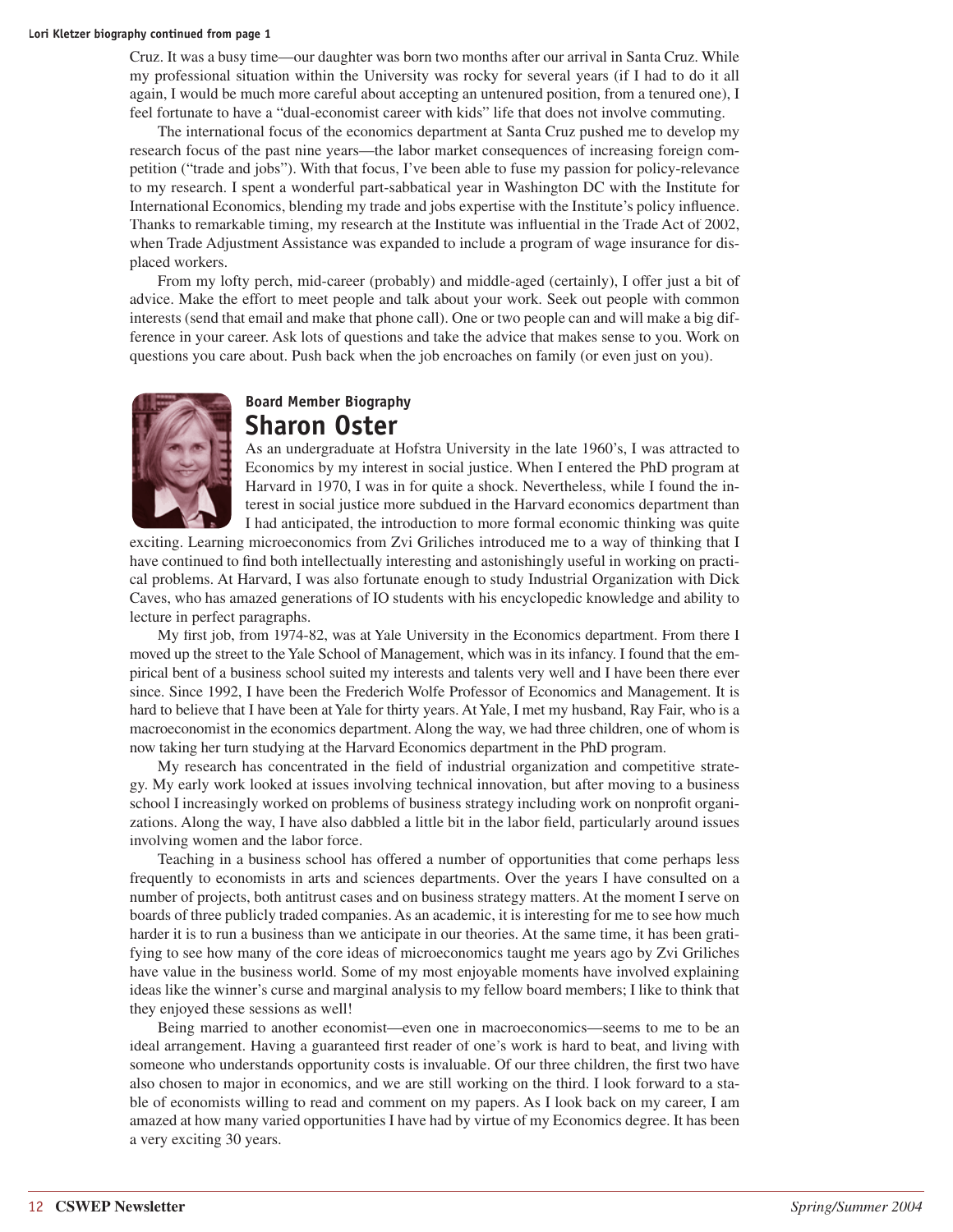# **Eastern Economic Association Meetings Call for Papers**

CSWEP will be sponsoring two sessions at the Eastern Economics Association meetings. The meetings will be held in New York City at the Sheraton New York Hotel and Towers, March  $4 - 6$ , 2005. The topics for the sessions will depend on the abstracts received; one of the sessions will be gender-related if possible.

One-page abstracts should include your name, affiliation, snail-mail and e-mail address, phone and fax numbers. Abstracts can be sent via snail-mail or e-mail.

Abstracts should be submitted by *November 1, 2004*

to:

Ann Owen Hamilton College 198 College Hill Road Clinton, NY 13323 aowen@hamilton.edu phone:(315)859-4419

Please note that this submission is separate from any submission sent in response to the EEA's general call for papers, but any papers not accepted for CSWEP sessions will be passed on to the EEA. For further information on the EEA meetings please see http://www.iona.edu/eea/

# **Midwest Economic Association Call for Papers**

CSWEP will sponsor two paper sessions and a panel discussion at the 2005 Midwest Economics Association Meeting in Milwaukee, WI. The meeting will be held at the Hilton Milwaukee City Center March 11-13, 2005.

The session organizers for next year's meeting are: Lisa Barrow, Virginia Shingleton, and Judy Temple. We are particularly interested in papers on "Issues in Economic Education" and "Economic Issues in Urban Education." We will also consider proposals for complete sessions on any other topic. Please e-mail abstracts of 1-2 pages (including names of authors with affiliations, addresses, and paper title) by September 15, 2004 to:

Lisa Barrow, CSWEP Midwest Representative Economic Research, Federal Reserve Bank of Chicago E-mail: lbarrow@frbchi.org Phone: 312-322-5073 FAX: 312-322-2357

# **Southern Economic Association Call for Papers 2004**

CSWEP will sponsor up to three sessions at the annual meeting of the Southern Economic Association to be held in New Orleans, LA November 21-23, 2004. Deadline for submitting information is June 15, 2004.

*Up to two sessions* will be organized from submitted materials. (One session has already been organized.) Abstracts for papers in the topic areas of *gender, health economics, consumption and savings behavior, international economics, monetary policy, or business reorganization*  are particularly solicited, but abstracts in other areas will be accepted by e-mail by June 15, 2004. Abstracts should be 1-2 pages and include paper title, names of authors, affiliation and rank, and e-mail contact information as well as mailing address.

All information should be e-mailed by June 15, 2004 to:

Dr. Catherine L. Mann, CSWEP Southern Representative Senior Fellow, Institute for International Economics e-mail: CLMann@cox.net phone: 202-328-9000

# **Summary of the Eastern Economic Association Meetings February 20-22, 2004**

### **CSWEP-Sponsored sessions at the Eastern Economics Association Annual Conference**

In addition to a highly successful cocktail party on Saturday evening, CSWEP held four sessions at the Eastern Economics Association Annual Conference.

### **Women Economists and the Last 30 Years**

Our first session was a symposium titled Women Economists and the Last 30 Years, organized and chaired by Simone Wegge. Two previous presidents of the Eastern Economics Association, Elizabeth Bailey and Barbara Bergmann, as well as a previous editor of the Eastern Economic Journal, Ingrid Rima served as panel members. The panelists discussed the history of the EEA (Rima attended the birth in a bar in a New York Hotel), the highpoints of their careers (Bergmann led a successful fight to remove the question "Who is the head of your household?" and was accused of ruining the 1980 Census), and their career paths (Bailey noted that many female econ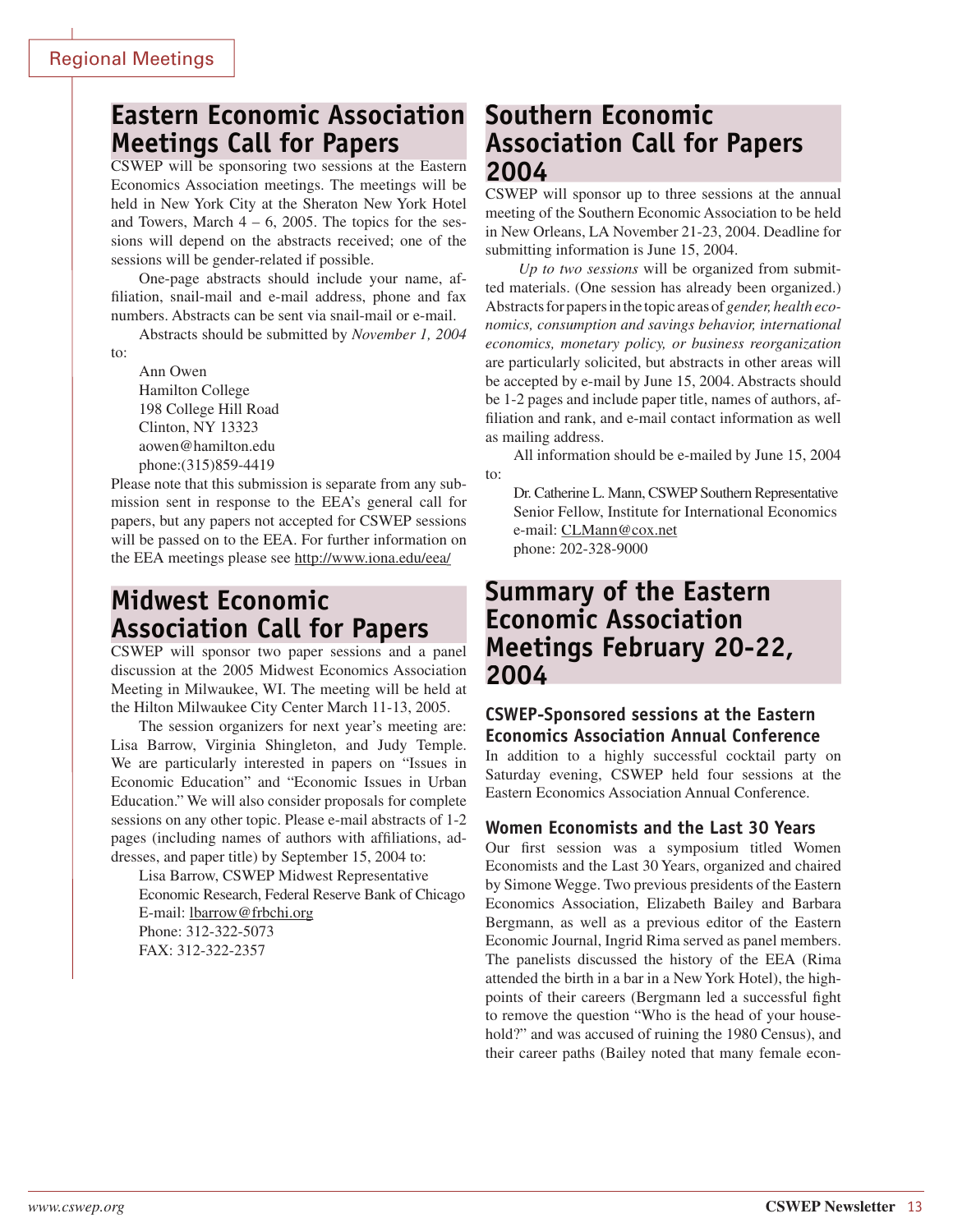omists come "through" government). The panel also discussed challenges facing female economists, and included recommendations for overcoming them, including the importance of double-blind refereeing, encouraging promising female undergraduates to go on to grad school, and publishing a "shame list" of departments in which women are far underrepresented.

### **Experimental and Behavioral Economics**

The second session examined issues in experimental and behavioral economics. The first paper "An Experimental Analysis of Intertemporal Decision-Making under Uncertainty" by Sarah Stafford (William and Mary) and Lisa Anderson, presented an experimental investigation of attitudes toward risk and ambiguity when the outcome is realized only in the future. Their preliminary results suggest an interaction between risk, ambiguity and time preferences which have important implications for consumption behavior and policy.

The second paper, "The Relationship between Risk Attitudes and Heuristics Used in Search Tasks: A Laboratory Experiment" by Daniel Schunk (University of Mannheim) and Joachim Winter investigated the relationship between risk preferences, loss aversion and behavior in a search experiment. They find that there is no evidence for a relationship between risk preferences and search behavior, however loss aversion significantly predicts search behavior. Based on this finding, a descriptive model for search behavior is developed.

The third paper, "Quality Adjustment, the Assignment f-Core and the Non-Existence of the General Competitive Equilibrium" by Tomomi Tanaka (University of Hawaii), Charles Plott and Matthew Jones experimentally compares competing theories in a general equilibrium setting with vertical differentiation. The results provide support for finite core models over models of general competitive equilibrium.

The fourth paper, "A Theory of Leadership Based on Assignment of Information" by Mana Komai (Washington and Lee University) and Mark Stegeman was behavioral rather than experimental. The authors develop a model of leadership in which leaders have access to information that followers do not. They show conditions under which this asymmetric information setting can increase efficiency over the complete-information institution.

### **Labor Markets: Gender and Nationality**

The third session examined issues in labor and employment. In the first paper, "Do Immigrants Benefit from an Increase in the Minimum Wage Rate? An Analysis by Immigrant Industry Concentration" Kalena Cortes (Princeton University) examines the impact of the 1997 minimum wage increase on immigrant workers. She compares the effect of the increase on wages in industries with high and low intensity of immigrants. The results indicate that while wages of immigrant workers do indeed change as the minimum wage changes, this change is not statistically different from that experienced by native workers.

The second paper, "Gender Differences in Central Tendency, Variability and Tails of the Earnings Distribution" by Spyros Kostantopoulos (Northwestern University) and Amelie Constant (IZA) uses data from High School and Beyond and other sources to investigate gender and racial differences in pay, controlling for education, occupation and marital status. The authors investigate both average wages and the variability of wages in the different subpopulations. They find no significant differences either in means or in variances with appropriate controls.

The third paper, "Gender Discrimination in Promotion: The Case of the Spanish Labor Market" by Jose Andres Fernandez Cornejo (Universidad Complutense de Madrid), Rocio Albert and Lorenzo Escot uses a unique survey of Spanish professionals. This survey captures not only wages, but responsibilities, span of control, and a number of other variables not typically available. The paper provides the first evidence of a glass ceiling in the Spanish labor market; the gender balance changes substantially as one moves up in the organization.

Finally, "Human Development Evidence and the Status of Women" by Kruti Dholakia (University of Texas at Dallas) proposes a new measure of gender human development that better captures the gender inequity within developing countries. The paper demonstrates weaknesses of the previously-used measure of gender human development (in particular, it is almost perfectly correlated with human development more generally) and argues that the new measure is more robust and better able to distinguish between countries where gender imbalances exist and those where they do not.

### **Issues in Economic Education**

Our final session was organized by KimMarie McGoldrick and covered a number of questions about economic education. Andrea L. Ziegert served as chair of this session.

The first presentation was "Effectively Moderating" Electronic Discussions" by Steve DeLoach and Steve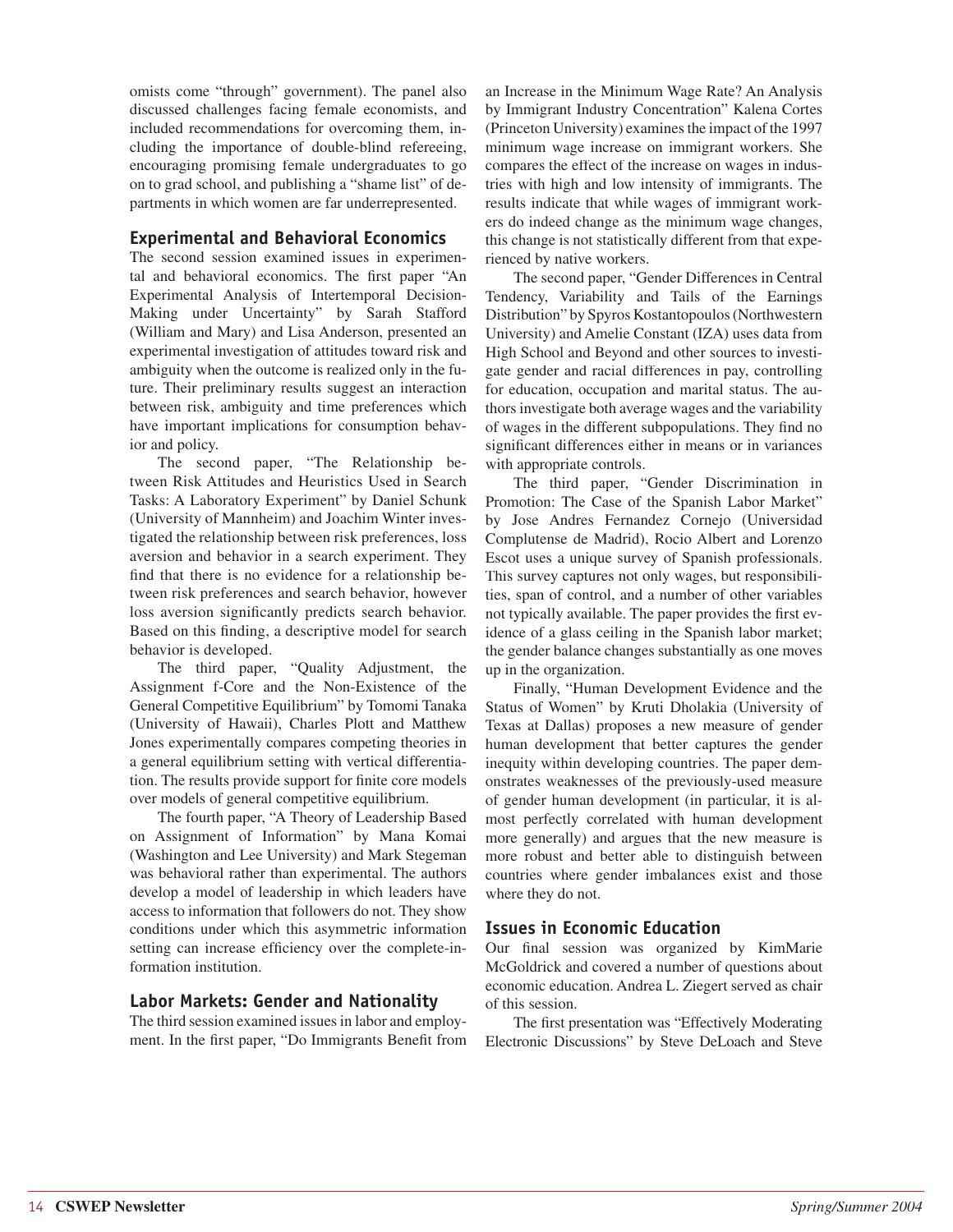Greenlaw. This paper (building off of previous work of the authors on using electronic discussions to teach critical thinking in economics) develops strategies to effectively structure and moderate electronic discussions. They demonstrate that the primary job of the moderator is to insure that the discussion is continually making progress towards more advanced critical thinking. A moderator's comments should focus only on helping students make the transitions associated with increasing cognitive complexity rather than leading them to pre-determined "answers." To accomplish this, the moderator must have well-defined goals in mind for these discussions, goals that are appropriate given the level of the class within the curriculum.

The second paper, "Student Quantitative Literacy: Importance, Measurement, and Correlation with Economic Literacy" by Robert Burrus and Peter Schuhmann investigated important influences of quantitative skills on economic literacy. The authors find that students majoring in economics leave principles courses with a higher level of economic literacy than students majoring in other subjects. Students who had already taken microeconomics showed greater economic literacy compared to students entering their first microeconomics course, yet students in the first microeconomics course learned more economics than did students who were in macroeconomics and had already taken microeconomics. Generally, the results show that quantitative literacy is a very important determinant of economic literacy and learning.

Finally, Gail Hoyt and KimMarie McGoldrick presented "Gender Differences in Media Exposure, Economic Knowledge, and Attitudes about Economics." This paper investigated the relationship between the degree of media exposure (for a variety of media sources) and both attitudes towards and knowledge of economics. General results suggest evidence of learning over the semester for principles of economics students, but that the magnitude was small. In addition, student attitudes about economics become more pronounced (both negatively and positively) as the semester progresses. Gender differences were noted for level of economic knowledge (women had less economic background and thus lower levels of initial knowledge), attitudes towards the subject (women were more likely to agree with negative statements after an economics course whereas men were more likely to agree with more positive and more negative statements) and the types of media that students are exposed to (males are more inclined to use the internet and women were more inclined to listen to the radio).

KimMarie McGoldrick also organized and ran the

first regional mentoring workshop for untenured faculty directly after the meetings (February 21-22). The workshop was extremely successful and valued by the participants. Keep an eye out for future workshop announcements on www.cswep.org.

I would like to conclude by thanking the paper presenters and discussants for sharing their research and thoughts with us, and Simone Wegge and KimMarie McGoldrick for organizing their sessions and the mentoring workshop. It was a great pleasure to meet these outstanding researchers. I hope to see you at next year's EEA meetings.

# **Summary of the Midwest Economic Association Meeting March 19-21, 2004**

### **Session Title: Issues in Gender and Migration**

#### *Session Organizer: Catalina Amuedo-Dorantes (San Diego State University)*

The CSWEP session on issues in gender and migration included four papers, "Are There Gender Differences in Immigrant Labor Market Outcomes across European Countries?" by Alicia Adsera and Barry Chiswick (University of Illinois at Chicago), "Immigrant and Business Women in Germany: Selfemployment Participation and Economic Returns" by Amelie Constant (University of Pennsylvania and IZA), "Immigration and Crime" by Rita J. Simon (American University), and "Remittances and Their Impact on the Educational Attainment of Boys and Girls" by Catalina Amuedo-Dorantes (San Diego State University) and Susan Pozo (Western Michigan University). Donald Williams (Kent State University), Steve Woodbury (Michigan State University and W.E. Upjohn Institute for Employment Research), Bob Gitter (Ohio Wesleyan University), and Annie Georges (National Center for Children in Poverty, Columbia University) served as discussants.

Alicia Adsera presented joint work with Barry Chiswick on gender difference in immigrant labor market outcomes across European countries. In this study, they rely on the 1994-2000 waves of the European Community Household Panel (ECHP) to conduct a systematic analysis of the earnings of immigrants as compared to native workers. In particular, they test whether there is any systematic variation in the labor market performance of immigrants across gender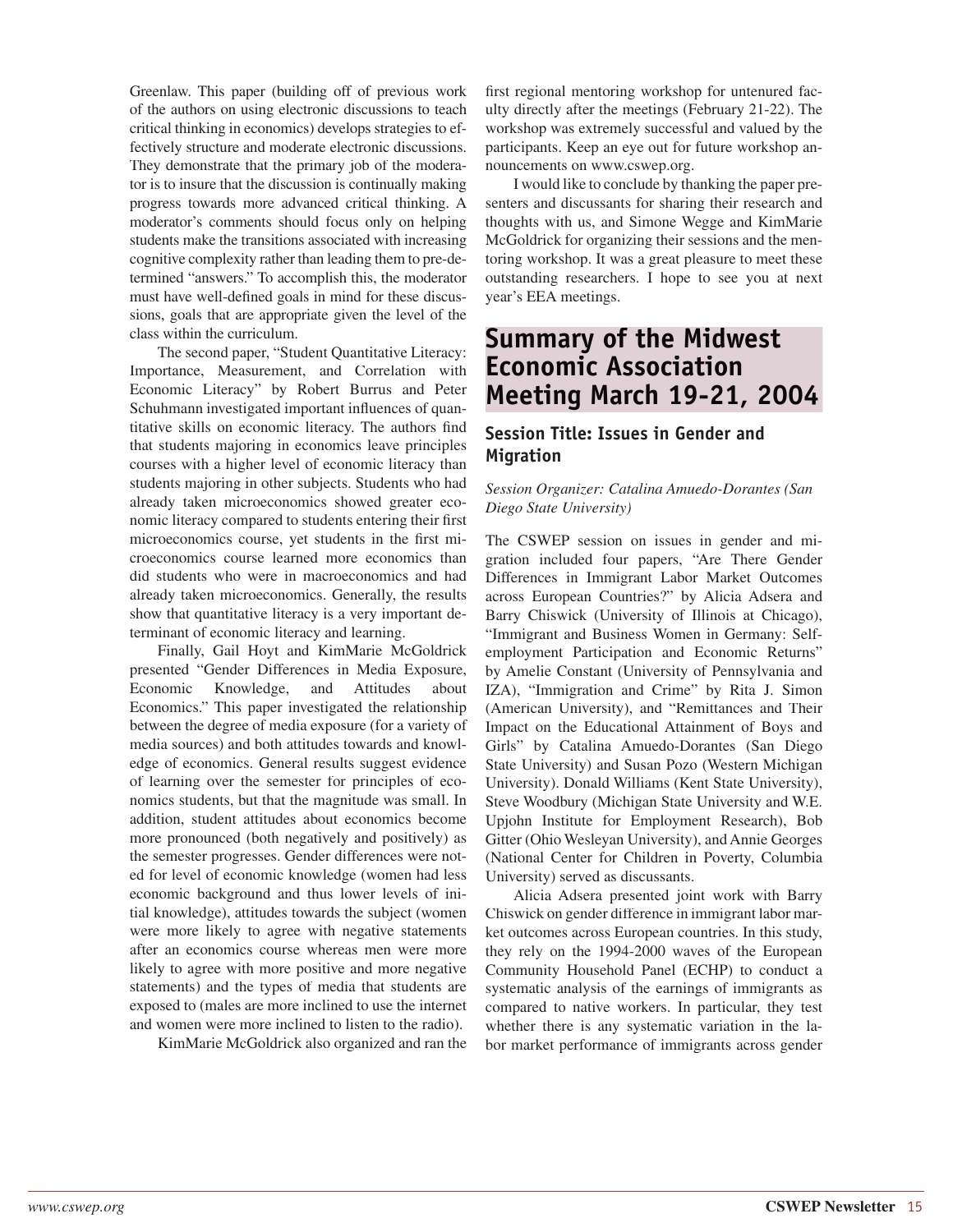related to duration in the destination, schooling, age at immigration, country of origin, or country of destination. They find a significant negative effect of immigrant status on individual earnings of around 40% at the time of arrival in the pooled sample, though somewhat smaller for women. Those differences, however, vary greatly across countries with migrants in Germany and Portugal faring the best relative to natives and those in Sweden, Denmark, Luxembourg or Spain the worst –particularly among non-EU born migrants. Gender differences are more important among those born outside the European Union, with women doing relatively better than men. By continent, Asian men followed by Latin-American and Eastern European men receive the lowest earnings. Latin-American and Eastern European women are at the bottom of the women's distribution. On average, after 18 years of migration, earnings of immigrants revert to mean earnings of natives. Education matters more for women in terms of explaining earnings, whereas language skills are more relevant for men.

Amelie Constant uses data from the German Socioeconomic Panel (GSOEP) to examine the entrepreneurial undertaking of immigrant and native women in Germany. In particular, she first investigates the factors that affect the sorting of women into self-employment and whether these factors are different for immigrants and natives. Second, she examines whether self-employment has a differential effect on the wages of immigrant and German women that can lead them to economic success. She finds evidence of immigrant women being more likely to start up a business than their German counterparts. Furthermore, self-employed women appear to earn more than their German counterparts and more than their salaried counterparts. That is, there appears to be an assimilation effect whereby immigrant women outperform German women.

Rita J. Simon discussed some of the findings from a larger study of the criminal behavior of immigrants and natives in seven countries that historically and currently have had different policies and practices *vis a vis* immigration. The countries involved were Australia, Canada, France, Germany, Great Britain, Japan, and the United States. The data were based on the incarceration rates reported in each country. The pattern that emerged across the seven nations was that overall immigrants in the United States, Canada, and Australia –traditional immigrant receiving countries– have lower rates than natives; but immigrants in France, Germany and Japan had higher rates than natives. Great Britain is in-between immigrant nations and non-immigrant nations but closer to immigrant nations in the ratio of immigrant to native rates of incarceration. There is one offense for which immigrants have higher incarceration rates than natives: drug offenses. The universal over representation of foreigners in

incarceration rates for drug offenses may be probably due in some measure to the inclusion of sojourning foreigners (rather than immigrants) in the numerator of the incarceration rates. When immigrant and non-immigrant nations are compared on incarceration rates for violent and property crimes only, the patterns were consistent with those observed for overall incarceration rates. Immigrants in immigrant nations have lower incarceration rates relative to natives than immigrants in non-immigrant nations. She interpreted the pattern revealed in the data as suggestive of the fact that the more restrictive a nation's immigration policy, the greater the incarceration rates of foreigners and the greater the public's belief that immigrants increase crime rates in their country.

Finally, Susan Pozo presented joint work with Catalina Amuedo-Dorantes on remittances and children's education in the Dominican Republic in which they add to the literature on the impact of remittances by considering how these income flows influence investments in education. In particular, they pay special attention to the differential impact of remittance flows on the distribution of educational investments by gender and order of birth. Their results indicate that remittances do have significant impacts on educational investments in children residing in the Dominican Republic. Remittances do increase the educational attainment of school-aged children in the Dominican Republic, lending support to the liquidity hypothesis. However, remittances do not seem to have a statistically significant impact on the likelihood that school-age children are schooled. The finding that educational attainment increases with remittances but does not increase the probability of schooling suggests that the lifting of the liquidity constraint only benefits children who are already in school. Additionally, they find that remittances seem to have an impact on the distribution of the human capital investment among children depending on their gender and birth order. Girls and the later-born get a bigger share of the benefits of remittances receipts insofar as education is concerned. This suggests an evening-out of educational resources with remittances consistent with the notion that "social remittances," which are transferred along with monetary remittances, may also impact long-standing cultural patterns of investment in human capital.

### **Session Title: Economics of Migration**

#### *Session Organizer: Lisa Barrow (Federal Reserve Bank of Chicago)*

The CSWEP session on the economics of migration included three papers "The Occupational Assimilation of Hispanics in the U.S.: Evidence from Panel Data" by Maude Toussaint-Comeau (Federal Reserve Bank of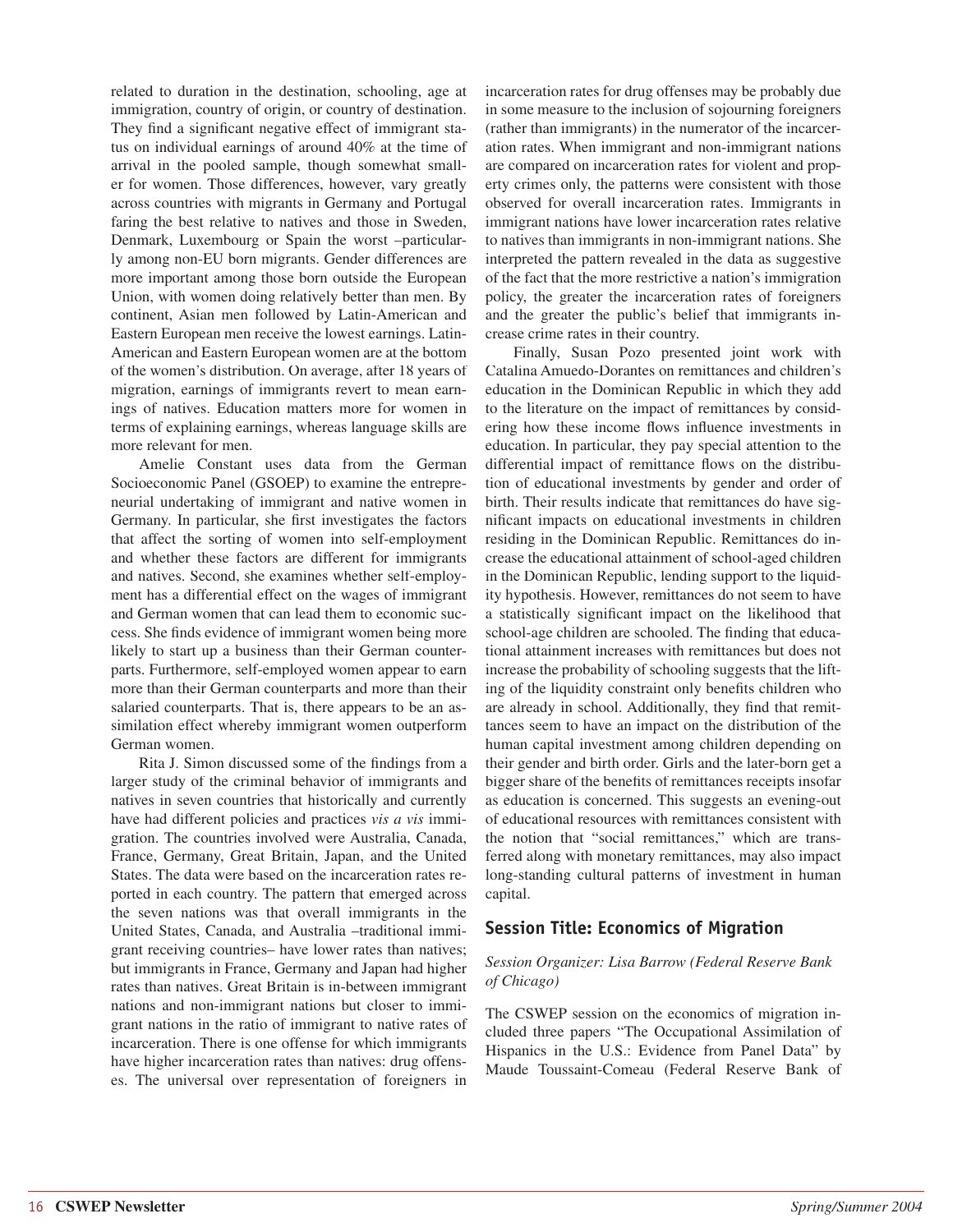Chicago), "International Migration, Human Capital, and Entrepreneurship: Evidence from Philippine Households with Members Working Overseas" by Dean Yang (University of Michigan), and "Rural Labor Migration in China and Its Impact on Rural Households" by Liu Yang (University of Chicago). Kusum Mundra (San Diego State University), Gabriella Bucci (DePaul University), and Adeline Delavande (Northwestern University) served as discussants.

Toussaint-Comeau uses the Panel Study of Income Dynamics from 1990 to 1993 to examine labor market assimilation of Hispanic immigrants in terms of occupation. She constructs a Nam-Powers index of socioeconomic status score for occupations in order to summarize the categorical occupation data in a single measure. Toussaint-Comeau finds that over time, the occupational gap between Hispanic immigrants and non-Hispanic whites and U.S.-born Hispanics narrows and that the rate of assimilation is faster for individuals with higher levels of education. However, among Mexican and Puerto Rican immigrants with low educational attainment, she finds very little occupational assimilation, regardless of how long they have been in the country.

D. Yang makes use of the Asian financial crisis to identify how changes in economic opportunities of overseas workers affect Philippine households. Because Filipino overseas workers work in a large number of foreign countries, Philippine households experienced heterogeneity in the size of the exchange rate shocks faced by their migrant workers. D. Yang uses panel data combined with this exogenous shock size to identify the effect of the economic shock on a variety of household outcomes. He finds that households receiving a more favorable shock experienced larger increases in household income, increased numbers of workers overseas, increased educational spending, improved child schooling, and decreased child labor. He also finds that households with more favorable exchange rate shocks increased hours worked in self-employment and had larger absolute changes (increases and decreases) in entrepreneurial income suggesting that a favorable shock enabled households to engage in riskier entrepreneurial activities.

Finally, L. Yang examines rural-urban migration in China estimating the likelihood of migration based on rural household characteristics and how the migration of rural laborers to more urban areas has affected rural households. She finds that household size increases migration probability and that there are large differences in the probability of migration across geographic areas. Importantly, she finds that the migration of rural labor has a relatively small effect on total grain output (a decline of less than 2 percent) while net household income increases by 16 percent due to high urban wage rates and low marginal product of labor in farming.

# **Western Economic Association Meeting**

CSWEP will sponsor two sessions at the Western Economic Association Meetings to be held in Vancouver, BC, June 29- July 3, 2004.

### **Session 1, "Early Childhood and Public Policy," will be chaired by Elizabeth Cascio, University of California, Davis**

- Paper 1: "Schooling Attainment and the Introduction of Kindergartens in the South" Elizabeth Cascio, University of California, Davis
- Paper 2: "Getting Inside the Black Box of Head Start Quality: What Matters and What Doesn't?" Janet Currie, UCLA and Matthew Neidell, University of Chicago
- Paper 3: "Inequality in Preschool Education and School Readiness, " Katherine Magnuson, Columbia University, Marcia K. Meyers, University of Washington, Christopher J. Ruhm, UNC Greensboro and NBER, and Jane Waldfogel, Columbia University
- Paper 4: "Caring for Young Children: Inequality in the Cost Burden of Child Care" Dan T. Rosenbaum, UNC Greensboro, and Christopher J. Ruhm, UNC Greensboro and NBER

*Discussants: TBA*

### **Session 2, "Family Economics," will be chaired by Lucie Schmidt, Williams College**

- Paper 1: "Love At What Price? Estimating the Value of Marriage," Stacy Dickert-Conlin, Syracuse University, Michael Conlin, Syracuse University, and Melissa Koenig, Social Security Administration
- Paper 2: "Adolescent Claims and Contributions," Jennifer Romich, University of Washington
- Paper 3: "Effects of Increased Access to Infertility Treatment on Infant Health Outcomes: Evidence from Twin Births" Marianne Bitler, RAND
- Paper 4: "Effects of Infertility Insurance Mandates on Fertility," Lucie Schmidt, Williams College

*Discussants: Kevin Milligan, University of British Columbia; Siwan Anderson, University of British Columbia; Jennifer Ward-Batts, Claremont McKenna College; David Loughran, RAND*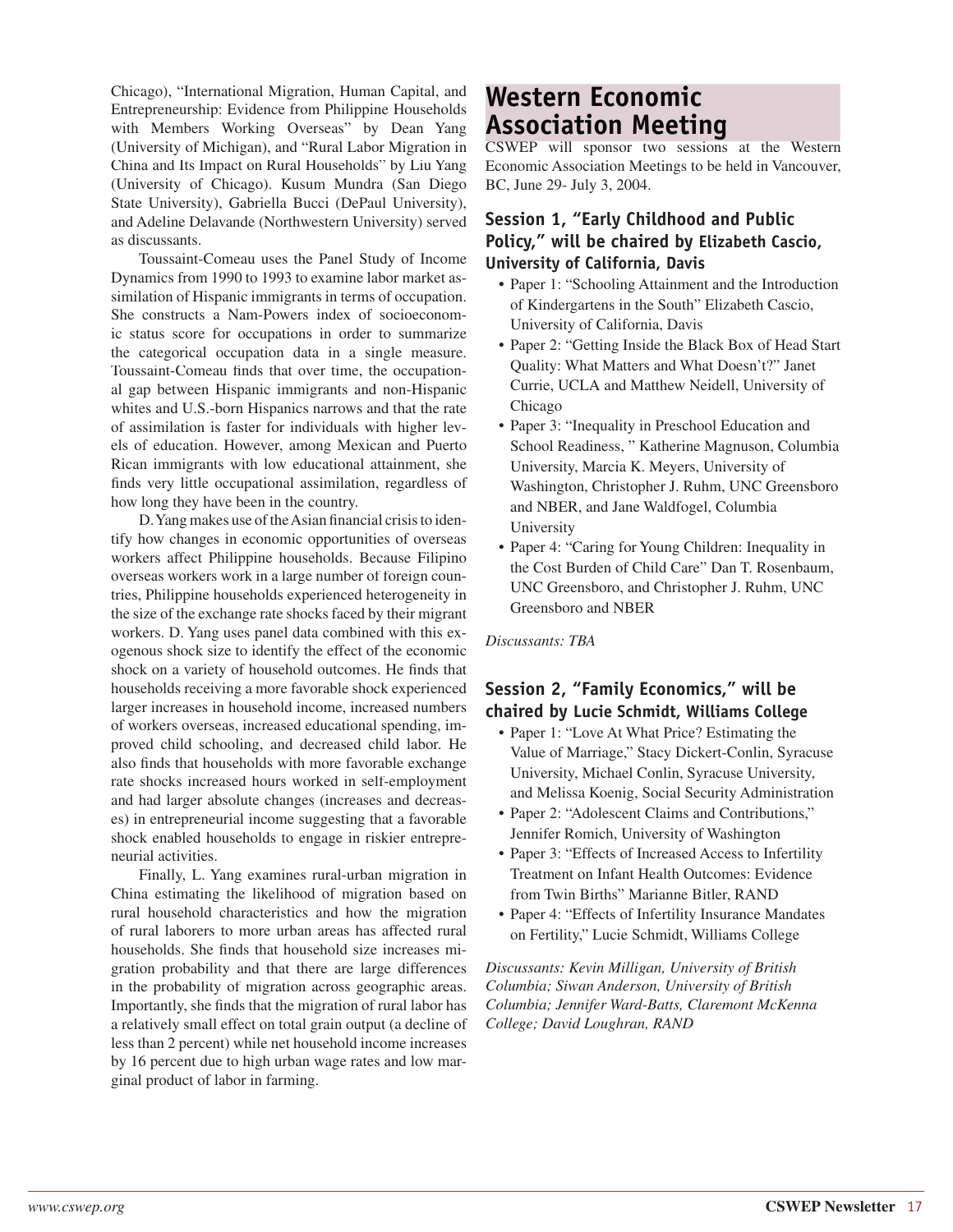#### Announcements

#### **CeMENT: Mentoring for Junior Faculty**

**The Second of Four Regional Workshops November 19-20, 2004 New Orleans, LA**

CSWEP is pleased to announce the second of four regional mentoring workshops directed at economists in the pre-tenure phase. The workshop will be held from November 19–20, 2004 directly before the Southern Economic Association (SEA) Regional Meeting in New Orleans November 21–23, 2004. While the workshops are timed to coincide with the SEA, applicants do not need to register for the SEA meeting in order to participate, and applications are welcome from individuals in all parts of the country.

CSWEP has received funding from the NSF to run a series of mentoring workshops to help junior economists overcome the tenure hurdle, with a special focus on addressing the unique challenges that women face at the beginning of their careers. Funding comes jointly from the ADVANCE panel and the Economics panel of the NSF. Regional workshops are aimed at helping junior faculty in institutions where tenure is based on teaching, research and service. (National workshops, on the other hand, are designed for faculty whose institutions promote primarily on research and publication. The next national workshop will be held in conjunction with the ASSA meetings in January 2006.) CSWEP held the first regional workshop after the Eastern Economic Association meetings in February. Here's what a few participants had to say about their experiences:

Junior faculty benefit from the CeMENT workshop in many ways. First, the content of the sessions and reference materials provided are very helpful, particularly in the area of research. Second, the workshop provides many opportunities to meet successful people, particularly women. Junior women can learn a lot from senior women in a variety of areas—everything from how to handle a negative referee's report to the suggestion of hiring a cleaning service to free up some time in our lives! Third, the workshop provides junior faculty with an instant support group of people with similar research and teaching interests. Members of my research group send e-mails on a monthly basis, and we are planning sessions for two future meetings.

> *Lisa Jepson University of Northern Iowa*

What aspect of the workshop was most beneficial to you? 1. Tips! I have lists of things that I should be saving for my tenure file, ways to get my name out there, strategies that will help me get published, get tenure, and stay sane in the process. 2. The biggest realization for me is that although there is uncertainty surrounding tenure requirements, I need to ask questions. Within days of the conference, I was already discussing what I need to do with other members of my department. Everyone should be so lucky as to participate in this conference. It's an eye-opening and extremely positive experience. *Gwendolyn Alexander Fordham*

The most beneficial aspect [of the workshop] was the nature of the answers I received from the senior faculty members. There was no circumventing the questions. For instance, if I asked, how many hours I should spend on doing such and such. The answer was x hours, not "well, that differs from person to person, do what you are most comfortable with..." In other words, there were real solutions to all the problems. This workshop was probably the most important thing that has happened in my career so far (okay, I'm not tenured yet). I consult the notes that I took during the workshop over and over again. *Tinni Sen*

*VMI*

This workshop is aimed at faculty whose institutions value a balance of teaching, research and service. The focus of the sessions will be on developing participants into successful teacher/scholars and we will spend as much time on enhancing teaching and service activities as we will on discussing research.

Participants are arranged into small groups based on their teaching/research interests and interact with each other and with senior (tenured) faculty mentors. The workshop schedule includes small group interaction, where group members and mentors discuss and offer feedback on the participants' teaching and research activities. Topics addressed at the first workshop include:

- How to develop and improve teaching activities
- How to combine teaching and research interests
- How to attend a conference and network
- How to revise a paper (referees and editors)
- How to write a grant
- How to develop a tenure portfolio

 • How to balance: work and family; teaching, research and service The deadline for application is September 7, 2004. For information on how to apply see: www.cswep.org

#### **ELAINE BENNETT RESEARCH PRIZE**

The Elaine Bennett Research Prize is awarded every other year to recognize, support, and encourage outstanding contributions by young women in the economics profession. The next award will be presented in January 2005.

The prize is made possible by contributions from William Zame and others, in memory of Elaine Bennett, who made significant contributions in economic theory and experimental economics and encouraged the work of young women in all areas of economics.

Nominees should be at the beginning of their career but have demonstrated exemplary research contributions in their field.

Nominations should contain the candidate's CV, relevant publications, a letter of nomination and two supporting letters. The letters of the nomination and supporting letters should describe the candidate's research and its significance. Nominations will be judged by a committee appointed by CSWEP.

Inquiries, nominations and donations may be sent to:

Francine D. Blau, CSWEP Chair Cornell University School of Industrial and Labor Relations 265 Ives Hall Ithaca, NY 14853-3901 607-255-2438 CSWEP@cornell.edu

The Nomination Deadline is September 15, 2004.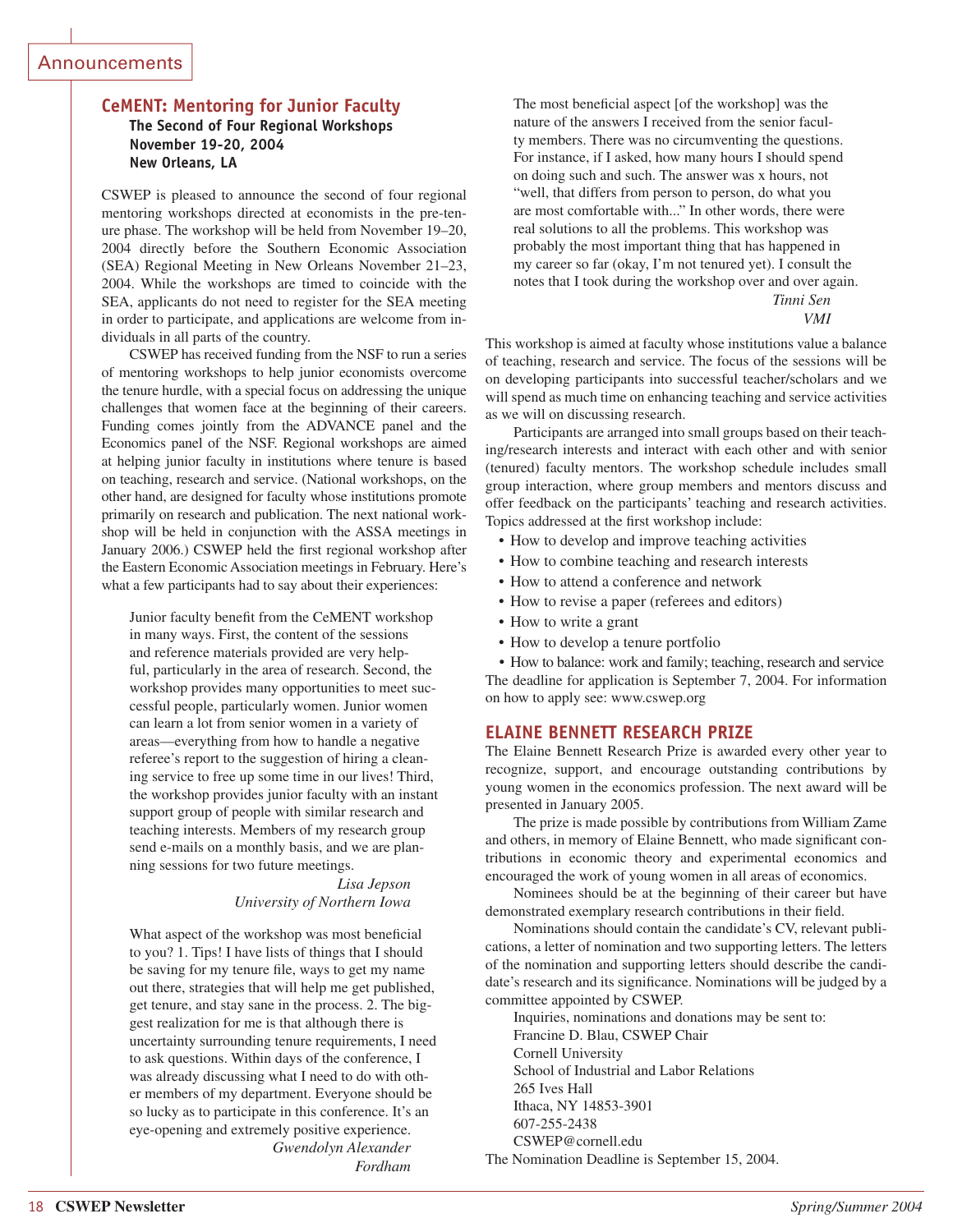#### **CAROLYN SHAW BELL AWARD**

The Carolyn Shaw Bell Award was created in January 1998 as part of the 25<sup>th</sup> Anniversary celebration of the founding of CSWEP. Carolyn Shaw Bell, the Katharine Coman Chair Professor Emerita of Wellesley College, was the first Chair of CSWEP. The Carolyn Shaw Bell Award ("Bell Award") is given annually to an individual who has furthered the status of women in the economics profession, through example, achievements, increasing our understanding of how women can advance in the economics profession, or mentoring others. Professor Bell wrote in the  $25<sup>th</sup>$ Anniversary Newsletter, in the Fall of 1997, the following:

"We need every day to herald some woman's achievements, to tout a woman's book or painting or scholarly article, to brag about a promotion or prize and to show admiration for the efforts and influence of women, in their professional and technical and social and human endeavors of all kinds."

In the spirit of these words, the award requires that the traveling plaque be displayed prominently in a public place in the winner's local area so that others can see the achievements of the winner.

Inquiries, nominations and donations may be sent to:

Francine D. Blau, CSWEP Chair Cornell University School of Industrial and Labor Relations 265 Ives Hall Ithaca, NY 14853-3901 607-255-2438 cswep@cornell.edu

The Nomination Deadline is September 15, 2004.

### **The Establishment of China's Women Economists Network (CHWEN)**

CSWEP is pleased to announce the creation of China's Women Economists Network (CHWEN) during the 3rd China Economic Annual Conference held in Shanghai, China, December 20–21, 2003. CHWEN's mission is to improve the status of women economists and contribute to gender research in China.

The idea for CHWEN developed out of the first research training and mentoring program for Chinese young women economists, which was held during May 2002 in Peking University with the sponsorship of Ford Foundation. Fifteen young women economists from universities and research institutes across China attended the program. Under the guidance of renowned economists from both China and overseas, these women have further strengthened their research capability. As a result, the young economists felt a strong need to establish a network for better communication and information sharing, as well as cooperation and capacity building.

CHWEN would like to develop contact with networks of women economists from other parts of the world, such as CSWEP and the Canadian Women Economists Network (CWEN). If you are interested in connecting with CHWEN, please contact the General Secretary of the Executive Committee, Professor Yaohui Zhao at yhzhao@ccer.pku.edu.cn.

|  |  |  |  | <b>HOW TO BECOME A CSWEP ASSOCIATE</b> |
|--|--|--|--|----------------------------------------|
|--|--|--|--|----------------------------------------|

#### **2004 Donation Amount is \$25.00**

#### **OPTION 1: ONLINE PAYMENT BY CREDIT CARD**

Go to www.cswep.org/howto.htm and follow the "Online Donation by Credit Card" link. It's quick, convenient and secure. We accept Mastercard, Visa and American Express.

#### **OPTION 2: MAIL/FAX**

If you prefer to mail or fax your donation, or you are a student member and no donation is requested, fill out the form below and send it to the address at the bottom.

| $\Box$ check here if currently an AEA member                                                                                                                                                                                                                                                                                                                                                                                                        |
|-----------------------------------------------------------------------------------------------------------------------------------------------------------------------------------------------------------------------------------------------------------------------------------------------------------------------------------------------------------------------------------------------------------------------------------------------------|
| $\Box$ check here if currently a student<br>Institute name: The contract of the contract of the contract of the contract of the contract of the contract of the contract of the contract of the contract of the contract of the contract of the contract of the contract o                                                                                                                                                                          |
| Expected graduation date:                                                                                                                                                                                                                                                                                                                                                                                                                           |
| Paying by: $\Box$ check (please make check payable to CSWEP)                                                                                                                                                                                                                                                                                                                                                                                        |
| $\Box$ credit card (MasterCard/Visa/Amex)                                                                                                                                                                                                                                                                                                                                                                                                           |
| Credit card number: The contract of the contract of the contract of the contract of the contract of the contract of the contract of the contract of the contract of the contract of the contract of the contract of the contra                                                                                                                                                                                                                      |
|                                                                                                                                                                                                                                                                                                                                                                                                                                                     |
| Expiration date: ____________ Authorizing signature: ___________________________                                                                                                                                                                                                                                                                                                                                                                    |
| send to:<br>CSWEP, c/o Joan Haworth, Ph.D.<br>4901 Tower Court<br>Tallahassee, FL<br>32303                                                                                                                                                                                                                                                                                                                                                          |
| FAX: (850) 562-3838                                                                                                                                                                                                                                                                                                                                                                                                                                 |
| We rely on your contributions to help support CSWEP activities. In addition to publishing this newsletter,<br>CSWEP organizes sessions at the meetings of the AEA and the regional economics associations and publishes<br>an annual report on the status of women in the economics profession. If you have not made your donation for<br>the current year (January 1, 2004 to December 31, 2004) we urge you to do so. Thank you for your support. |